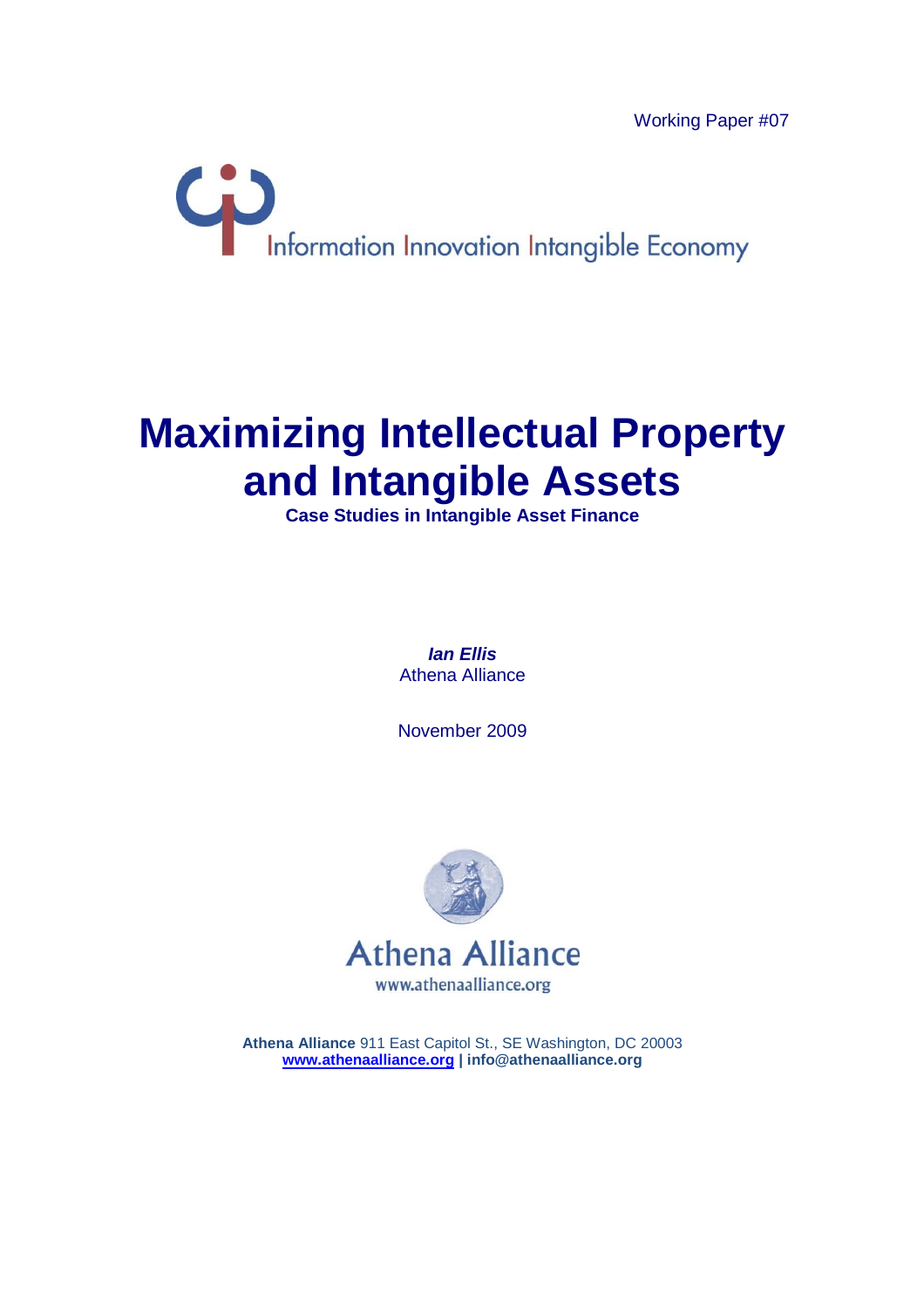### **About Athena Alliance**

Athena Alliance is in the vanguard of identifying, understanding, analyzing, and educating on the information, intangibles, and innovation  $(I^3$  or I-Cubed) economy. Information, knowledge, and other intangibles now power economic prosperity and wealth creation. Intangible assets—worker skills and know-how, informal relationships that feed creativity and new ideas, high-performance work organizations, formal intellectual property, and brand names—are the new keys to competitive advantage. Intangibles and information drive innovation through a combination of formal research and informal creativity. These elements come together to fuel the productivity gains and process improvements that enhance prosperity in the  $21<sup>st</sup>$  century.

While the economic rules have changed, public policy has not caught up. Governments are struggling with ways to utilize information, foster development of intangibles, and promote innovation and competitiveness in this new economy. Policymakers are grappling with the urgent need to frame policy questions in light of the changing economic situation.

Issues of developing and utilizing information, managing intangibles, and fostering innovation underlie discussions on a variety of subjects, such as intellectual property rights, education and training policy, economic development, technology policy, and trade policy. Crafting new policies in these areas requires infusing a better understanding of intangibles and the information economy into the public debate.

As a nonprofit public policy research organization, Athena Alliance seeks to close the gap between the changed economy and current public policy through activities to reshape the debate and craft new solutions. To these ends, we've taken part in the following recent activities:

- Worked with the District of Columbia to create an innovation-led economic development strategy.
- Co-hosted congressional policy briefings, a New York City–based conference on financial reporting and intangibles with the Intangible Asset Finance Society and a Washington, D.C.– based conference on intangible assets with the National Academies.
- Published policy reports on intangible assets, including *Reporting Intangibles* (2005), *Measuring Intangibles* (2007), and *Intangible Asset Monetization* (2008).

### **Athena Alliance Board of Directors**

Richard Cohon, President, C.N. Burman Company, LLC—Chairman Kenan Patrick Jarboe, Ph.D.—President Joan L. Wills, Director of the Center for Workforce Development, Institute for Educational Leadership— Secretary/Treasurer Jonathan Low, Partner and Co-Founder of Predictiv, LLC—Board Member Peter Harter, Vice President of Public Affairs for Intellectual Ventures, LLC—Board Member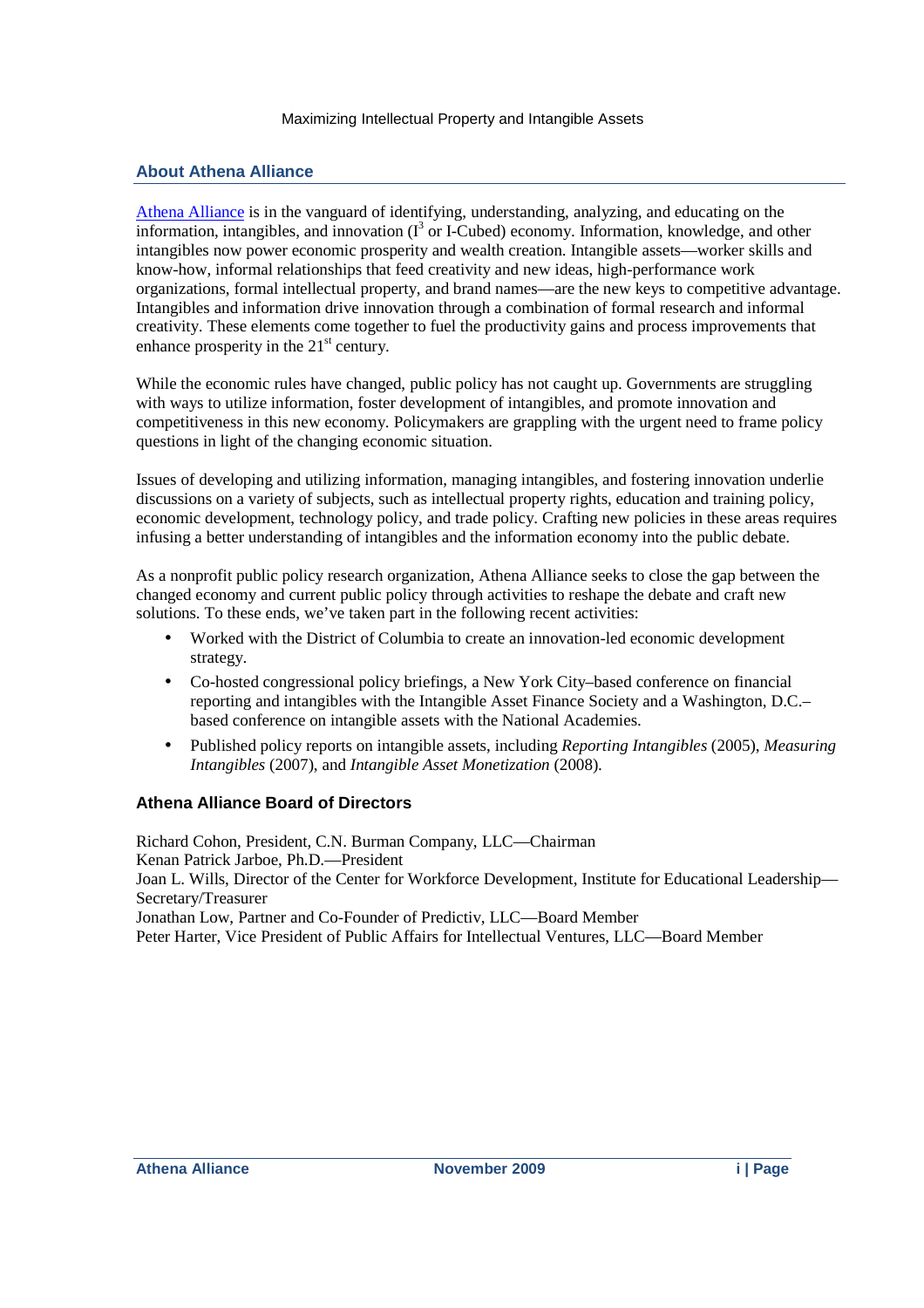#### **About the Author**

Ian Ellis is a master of business administration candidate at the University of Chicago Booth School of Business. Previously, Mr. Ellis served in several positions at the U.S. Department of Commerce in the administration of President George W. Bush, where he specialized in intellectual property and international trade policy. He has a bachelor of arts degree in political science from Cedarville University.

#### **Acknowledgments**

The author would like to thank Kenan Jarboe for the opportunity to lead this project. The author would also like to thank Connie Chang, Richard Cohon, Jonathan Low, Peter Harter, Mary Adams, Ken Jacobson, and Edward Meintzer for their contributions.

Any errors or omissions are solely the responsibility of the author.

This work is licensed under the Creative Commons Attribution–Noncommercial–No Derivative Works 3.0 United States License. To view a copy of this license, visit http://creativecommons.org/licenses/by-ncnd/3.0/us.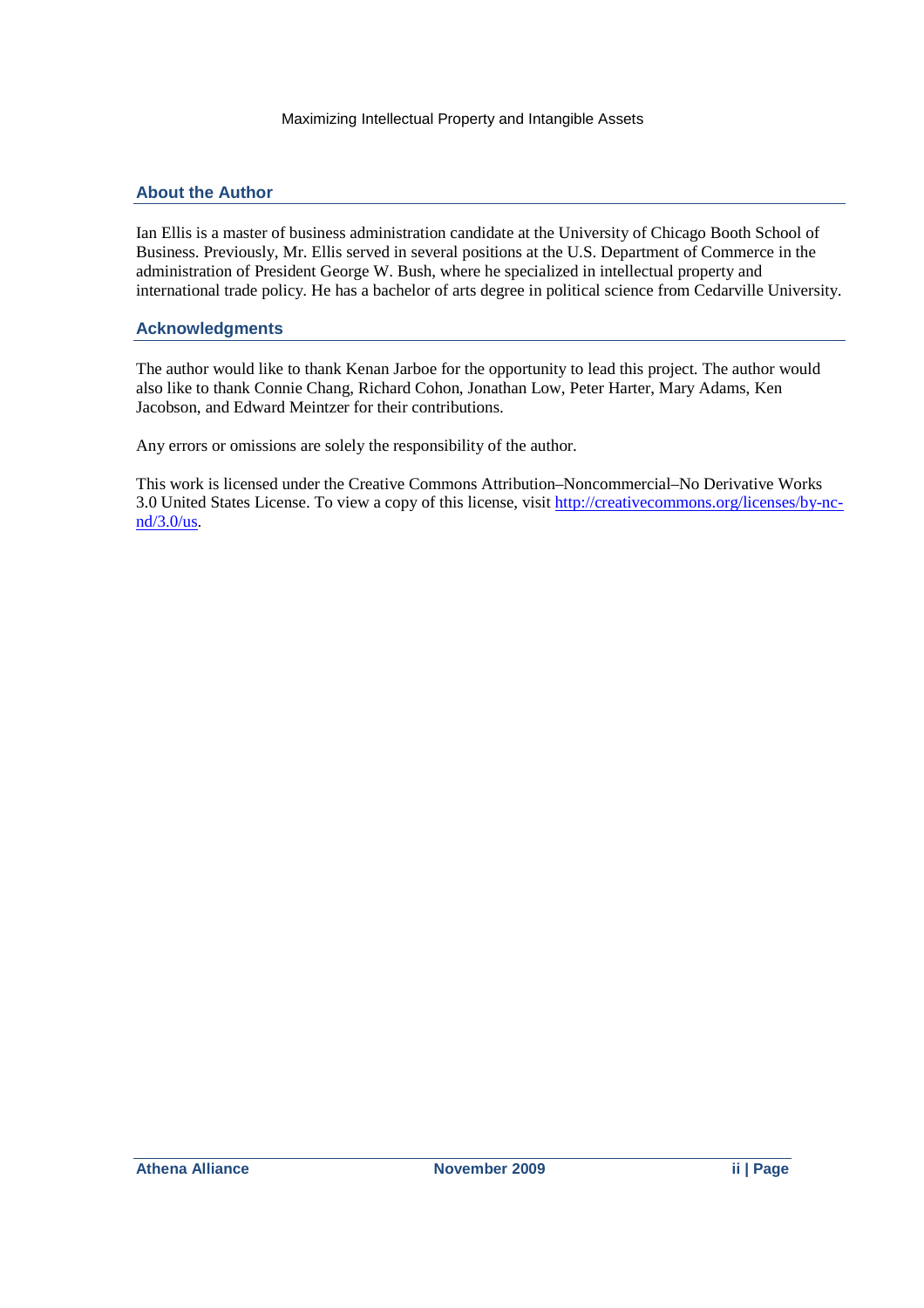### **Table of Contents**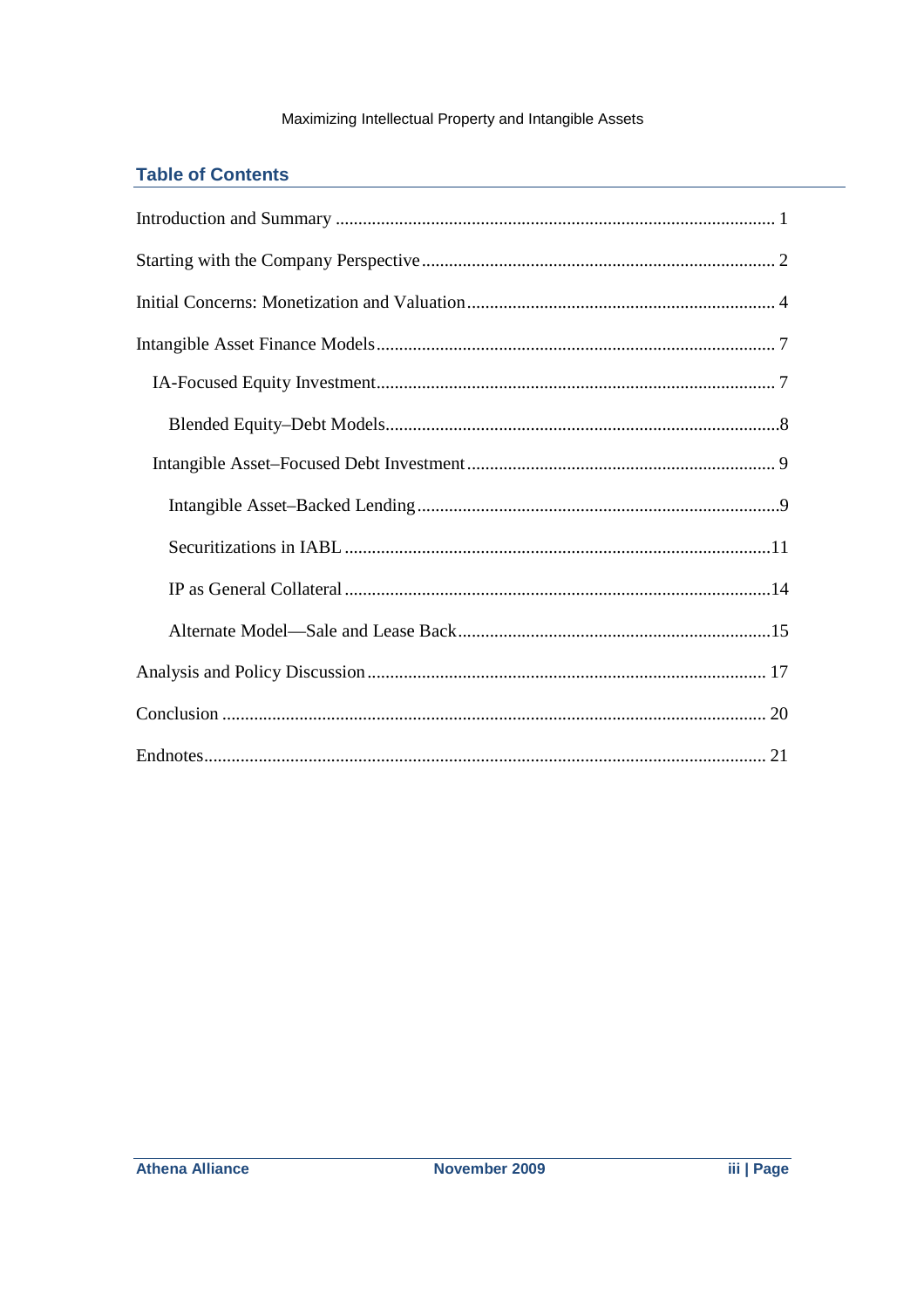# **Introduction and Summary**

Recent advances in scientific and business innovation have rapidly transformed the world economy, creating new industries, displacing and altering older ones, and recalibrating business and commercial activity in many ways. As industry has invested in developing new technology and advancing other creative activities, the resulting intellectual capital has become a valuable asset class. Intangible assets—such as intellectual property (whether patents, trademarks, copyrights, or trade secrets), brand value, corporate reputation, franchises, and human capital—are now foundational for many companies and demand greater attention from managers and financiers.

The capital markets and financial system have transformed in response to this new wave of industrial activity. Financial firms have invented new vehicles and updated existing models to provide capital to companies with significant value in intangible assets. Indeed, the changing nature of the assets and structures of companies today presents both challenges and opportunities in the field of finance. Specifically, how financial firms treat the intangible asset class is an enormous issue for capital investment in many of today's fastest growing and most vibrant sectors of the economy.

The development of financial products based on intangible assets is not the next exotic financial vehicle. The financial products discussed in this paper are some of the most basic financing mechanisms in business. The innovation is in recognizing the value of intangible assets for corporate finance.

This paper seeks to address the primary issues in intangible asset (IA) finance facing financial firms and companies alike by profiling successfully structured and completed IA debt-and-equity deals. Specifically, case studies are presented as models for intangible asset–based lending and intangible asset–focused equity investment.

The capital markets seek to efficiently allocate capital to promising enterprises. Many of today's promising enterprises' most valuable assets are intangible. The markets' challenge is to create innovative funding mechanisms that can ensure the flow of capital to continue business development and investment in enterprises that are truly driving growth in today's economy. Companies, in turn, will be able to access capital in new ways to finance innovation and expand their businesses.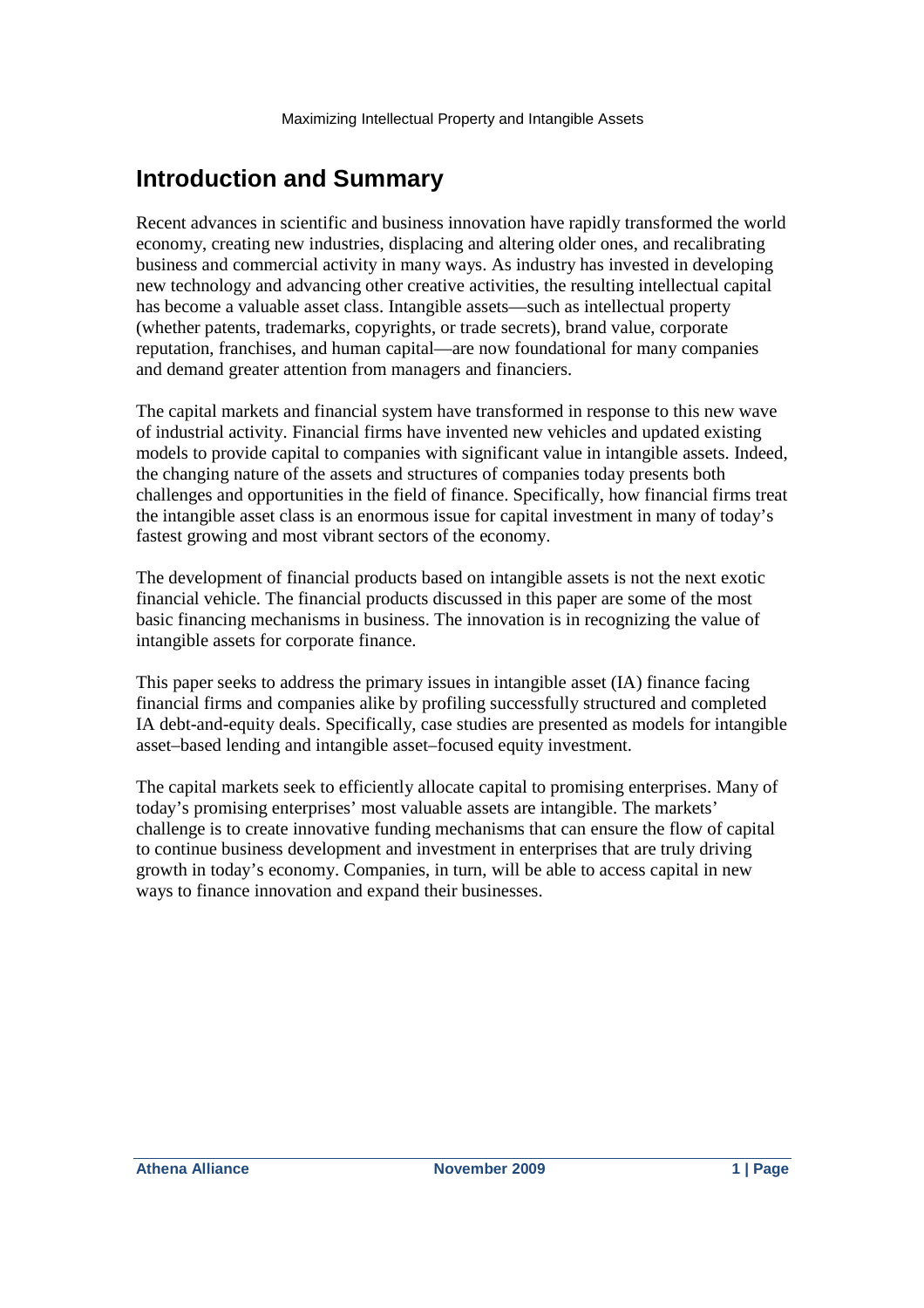# **Starting with the Company Perspective**

Before discussing specific intangible asset–focused financing vehicles, first consider how companies view capital-raising generally. For our purpose of examining these financing vehicles, we differentiate between small, start-up companies and large, established companies because of the inherent differences in their stages of development and their capital structures.

Companies have a broad range of financing options—from debt to equity. All things being equal, they would prefer to exclude their intangible assets (IAs)—as they would any asset—from financing arrangements to protect these valuable resources from creditors and contractual obligations. For obvious reasons, companies tend to look first for sources of collateral that will yield the highest value with the least exposure of their assets.

Companies are also apt to aggressively promote the value of their intangibles to investors when addressing valuations. For example, intellectual property (IP) is not simply a legal matter for defensive purposes. As an intangible asset, IP has real value in the marketplace and should be priced as such when debt or equity investments are arranged.

For start-up and smaller companies looking to raise capital, the first viable sources of funding are angel and venture capital (VC) investors. As discussed in detail later, a number of equity investors focus solely on intangible asset investments. Although VC fundraising is now down and VC's primary liquidation events, such as initial public offerings (IPOs) and mergers and acquisitions (M&A), have slowed<sup>1</sup>—VC funding remains an important source of start-up capital.

Companies that do secure venture funding find they often require additional backing. A number of financial options exist, including returning to the angel/VC community for another round of equity investment. However, this can be a problematic strategy for a number of reasons for some companies. First, companies may not want to dilute current equity investors' stakes in the company by bringing in new investors. Secondly, for companies that experience negative or slow growth after initial cash infusions, the prospect of a "down round"—where new investors value the company at a lower or similar valuation compared with the original position and then base their proposed equity position on this valuation—is even more unattractive to current equity holders.

Companies may choose to pursue debt after an equity round. Debt is rarely the first option for a start-up company, apart from a few basic exceptions, such as inventory and equipment loans. Ultimately, however, debt financing is not necessarily an unfavorable initial funding option. As we attempt to demonstrate, utilizing intangibles to secure debt financing can be a viable option for start-up companies.

For companies beyond the start-up phase, debt is often a more attractive option—both to finance ongoing operations and to expand. When choosing debt, companies may opt for more traditional instruments, such as leveraging accounts receivable or inventory.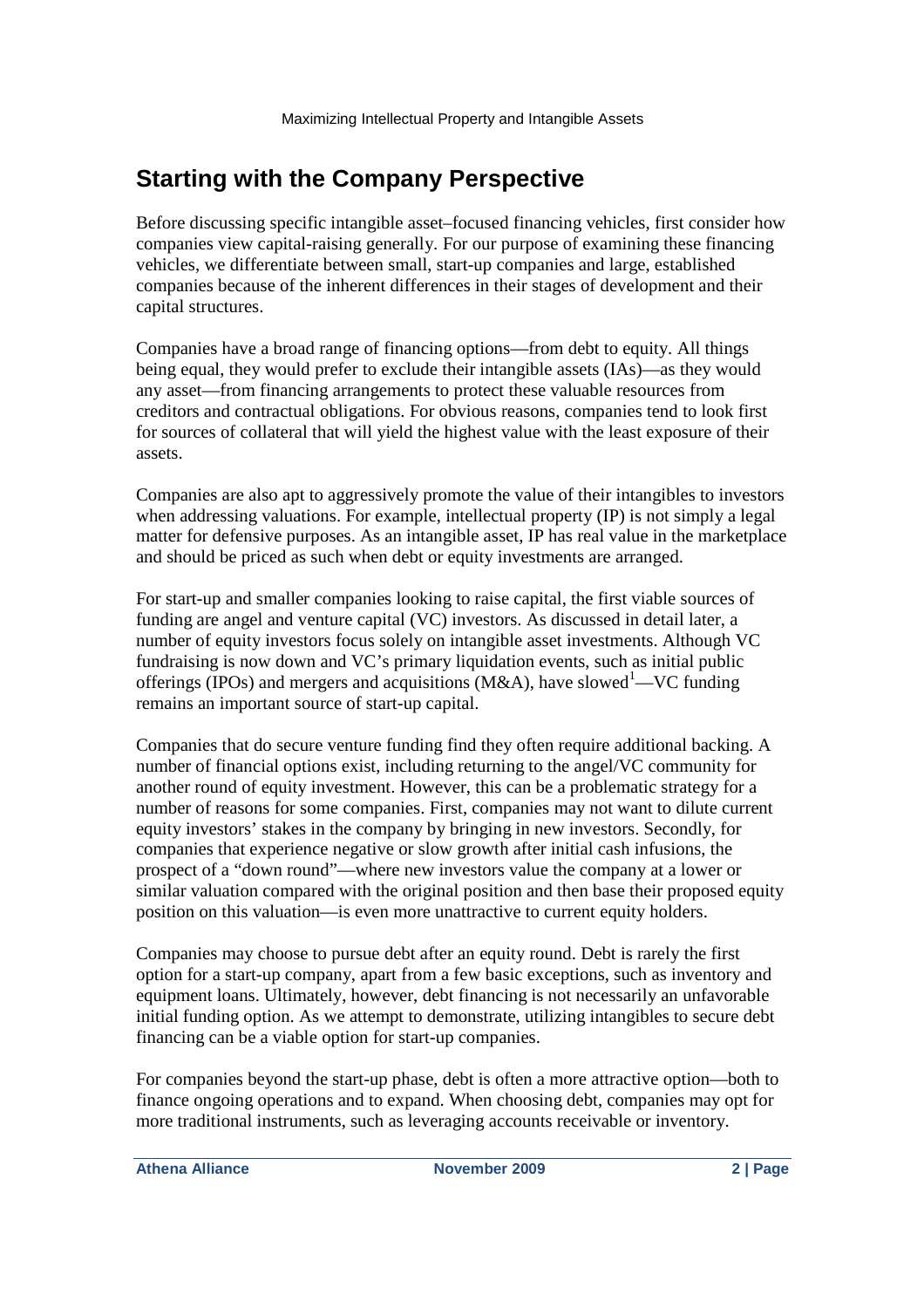However, when considering debt options, intangible assets are a viable asset class that should be considered in capital-raising efforts.

As discussed later, pure IA-based debt vehicles do exist and have been executed successfully. The venture debt market also plays an important role for companies in this stage. Venture debt is a hybrid equity-and-debt model that allows companies to access capital in loan form while issuing warrants for equity in the company in addition to the interest paid on the loan. This structure gives the debt issuer a strong upside as an incentive to lend to an otherwise risky enterprise.

This spectrum of financing—equity, debt, and hybrids—offer smaller companies alternatives for meeting their early and mid-growth capital requirements. Intangibles can always play an important part in securing competitive terms and ensuring a proper and robust capital structure.

Larger companies, especially publicly traded firms, have different motivations and prospects for securing additional capital. These firms often find the corporate bond market and other credit-based financing more attractive than asset-based lending. Assetbased debt can be a more expensive financing option and may not be the first choice of larger companies. This reality does not diminish the value of either credit-based financing or intangible asset–based lending because each option can work for companies, depending on their size and position in the marketplace.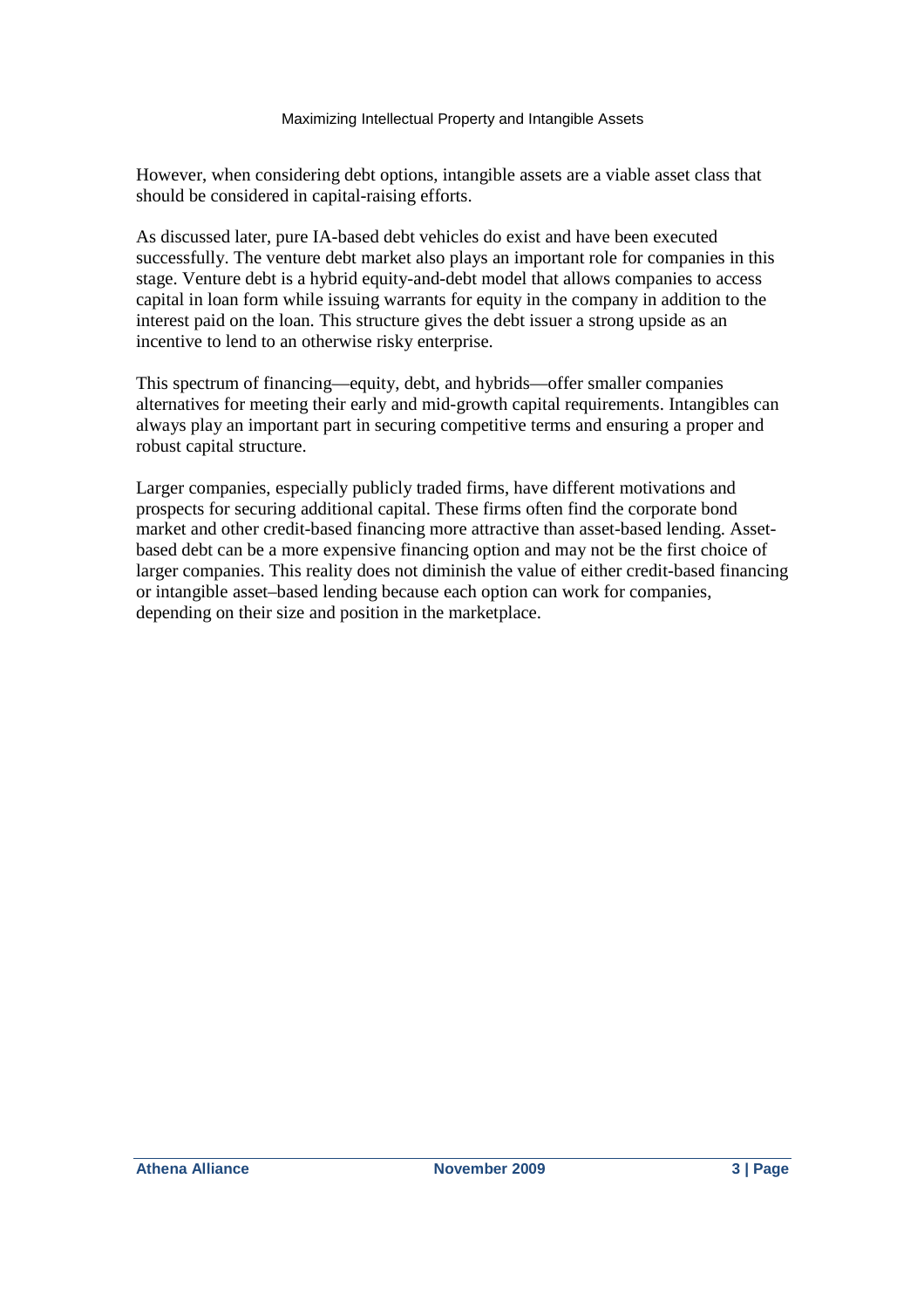## **Initial Concerns: Monetization and Valuation**

Understanding the array of monetization options for intangible assets (IAs) helps illuminate their value in the marketplace. Generally speaking, companies can externally monetize their IAs through a sale, license, or some variation or combination thereof. An entire marketplace devoted to intellectual property (IP) has grown significantly in recent years. This has boosted sale-and-licensing transactions among large and small companies and among nonpracticing entities using various business models for monetizing IP assets.<sup>2</sup> Auctions—particularly for patents—are now more commonplace, providing valuable market mechanisms, market data through auction pricing, and opportunities for liquidity events.<sup>3</sup> In addition, some firms have contributed to the IP marketplace a greater level of depth and sophistication by offering products like patent-infringement insurance.<sup>4</sup>

Marketplaces for other forms of IAs operate differently. When intangible assets, such as customer relations and brand loyalty, are part and parcel of the company's ongoing value they drive acquisition activities. Likewise, the skill and intellectual capital embedded in a company's workforce may be the ultimate acquisition goal in advanced technology-sector deals.

Another monetization option for IAs is the granting of a security interest in a financial asset—an IA royalty stream or licensing revenue, for example—in exchange for capital. The standard method is through traditional debt financing, where the asset is pledged as collateral and the revenue stream is used to pay off the loan.

The newer phenomenon of securitization—a variation on the long-standing practice of securitizing mortgages and other consumer debt—may be another viable way to extract value from IAs. One of the first and most famous examples of IA securitization was for the music of David Bowie—known as "Bowie Bonds"—when marketable securities were issued and backed by the royalty stream generated by Bowie's music.<sup>5</sup>

Uncertainty surrounding intangible asset valuation is the most significant obstacle to greater interest and activity in IA finance. Business valuation is seen as more art than science in many quarters. Valuing a patent portfolio or the trademarks for a brand, for instance, is all the more challenging because of the inherent uniqueness of IAs and concerns about transferability from the original company.<sup>6</sup>

The following three valuation methods are the most widely accepted:

- Market approach, which requires comparable market transactions
- Cost approach, which assumes the expense for replacing or reproducing the entity and depreciation
- Income approach, which attempts to determine the income of the assets, considering both expenses for utilizing the assets and the revenue generated.<sup>7</sup>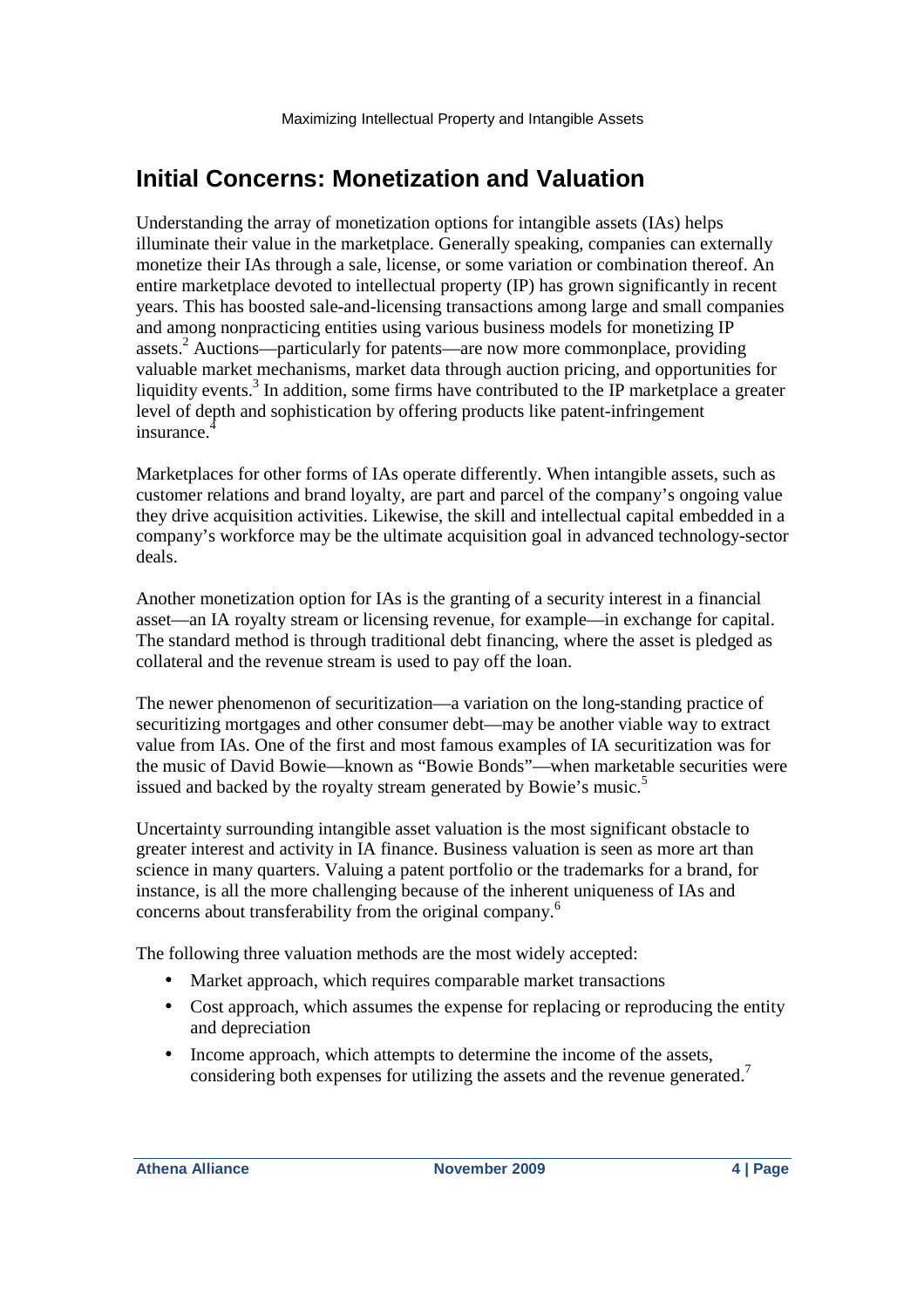In sale-and-licensing transactions, ultimate valuation is determined by the end result of the buyer–seller negotiations, whereby valuation methods merely inform the process and, in turn, the process informs the valuation analysis. The monetization mechanisms mentioned above created a marketplace that is providing real pricing data that are vital for valuations. Comparable transactions, or "comps," are important market-price data points for valuation experts. Notwithstanding the uniqueness of IAs, these pricing mechanisms offer hard, quantitative evidence about the durability of IP as an asset class.

Valuation plays a different role in debt financing, based on two considerations:

- 1) Present and future cash flow for the purpose of servicing the loan repayment plan
- 2) Value to cover the investment in the event of default.

Use of some types of IA as collateral is especially problematic because, ultimately, a financial firm is concerned with the revenue-generating potential of the asset on which the firm is basing its investment in the company. This revenue generation must be able to be realized independently—even if partially from the company—if it is to be valuable in the event of default, which is of the utmost importance to the prospective creditor.

Considering these two factors, IA can be divided into two categories for the purposes of valuations: *explicit* value and *implicit* value.

*Explicit* value could be assigned to an IA due to present and future cash flow, such as a royalty revenue stream from a licensing agreement. *Implicit* value, on the other hand, is derived from the IA's centrality or importance to a company, technology, or market—the monetary value realized from a prospective sale or license. Clearly, the *explicit* value is rather objective compared to the *implicit* value's subjective or predictive nature. As a general rule, assets with explicit value tend to be those that can be borrowed against, whereas assets with implicit value tend to be targets for equity investments or hybrid debt–equity deals.

Beyond these broad characterizations, there are countless other methodologies and models employed by consulting firms, litigation specialists, and companies.<sup>8</sup> In addition, the International Valuation Standards Council (IVSC) is currently developing an "International Valuation Guidance for the Valuation of Intangible Assets for International Financial Reporting Standards (IFRS) Reporting Purposes." While these standards will only apply under current accounting rules to assets acquired from outside the company, this study, now in a comment period, provides valuable information on the accounting practices needed to properly value IAs.<sup>9</sup>

For financial firms, valuation and other aspects of IA lending introduce higher levels of risk due to liquidity concerns, even with the existence of companies, such as IP Recovery, that specialize in IP bankruptcy sales.<sup>10</sup> Keith Bergelt and Edward Meintzer former co-founders of IP Innovations Financial Services—explain that IP takes approximately six months to liquidate in the event of default, similar to fixed assets and in contrast to the three-month standard turnover for inventory and accounts receivable.<sup>11</sup>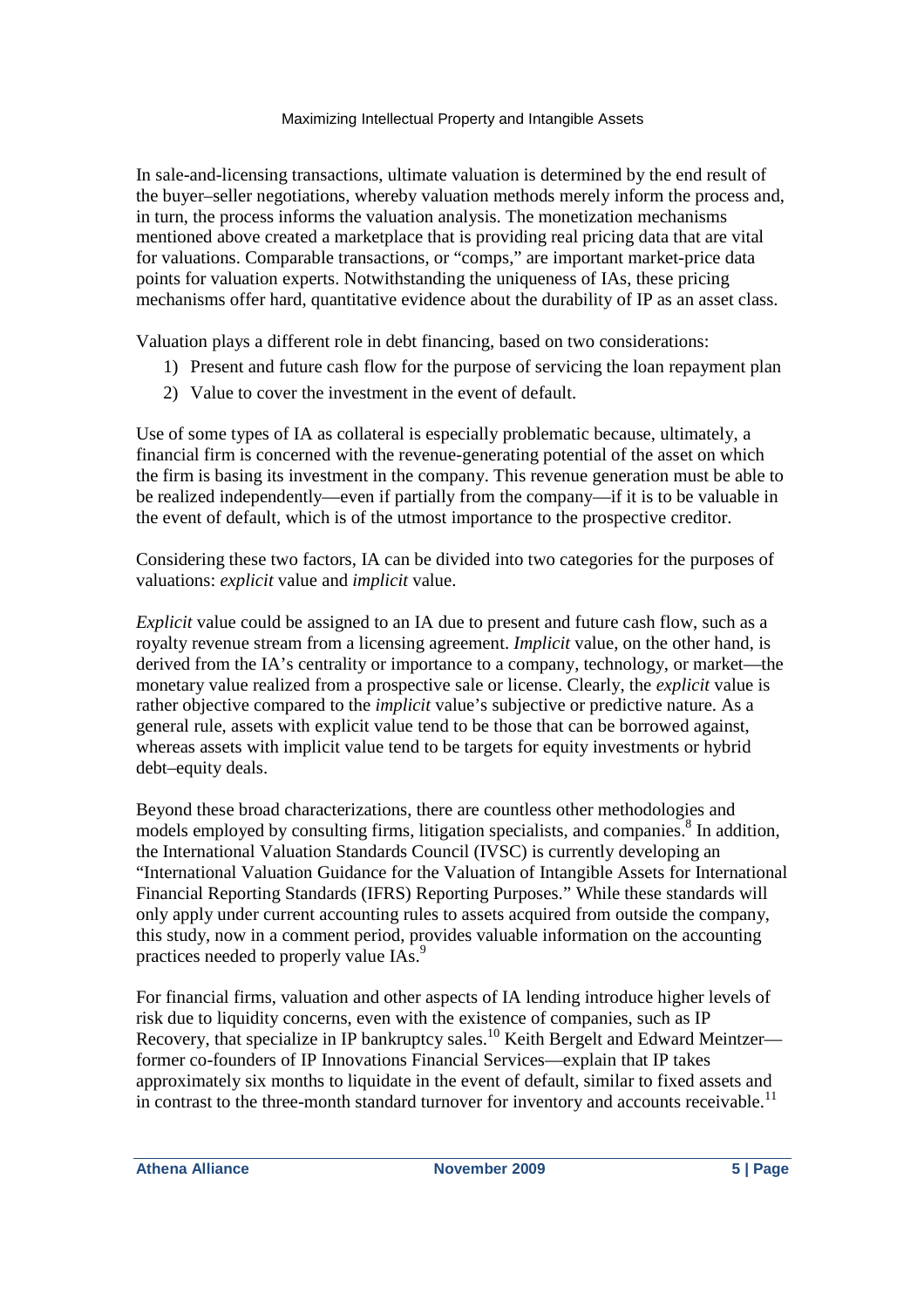The case of SRI Sports—the company that produced, licensed, and marketed AstroTurf technologies and trademarks—is a good illustration of the issues pertaining to intangible assets in bankruptcy and liquidation. AstroTurf, originally developed by Monsanto, is a widely known technology used in sports and athletics for both outdoor and indoor artificial surfacing. SRI Sports acquired the rights to AstroTurf from Monsanto in 1994 and maintained the business until the company went bankrupt in 2004.

According to CONSOR, an intangible assets consulting firm that studied the SRI case, the IP and IAs were not given sufficient attention by either SRI management or the company's creditors. The asset portfolio included the valuable AstroTurf trademarks and patents as well as domestic and international licensing agreements. CONSOR cited in particular SRI's lucrative agreement with FIFA, the governing body for international soccer, to install the artificial surfacing on its soccer fields. Many of these assets were producing revenue from royalty licensing agreements, such as a license with a Chinese company that was generating nearly \$200,000 per year.

When SRI auctioned its intangibles through the bankruptcy proceeding, they generated less than \$1 million. But CONSOR estimates the company could have realized \$2 million to \$15 million in value, especially considering that the existing licensing agreements alone nearly totaled the value for which all the IAs were sold.<sup>1</sup>

The SRI Sports case illustrates how the market currently limits risk by being conservative in capital-advance rates and loan-to-value ratios (LTVs). Bergelt and Meintzer suggested that 10 percent to 40 percent LTVs were standard for IP-based lending in 2005, with the 40 percent LTVs going to IP with a positive cash flow and the 10 percent LTVs going to IP with implicit value.

In a practical sense, valuation of IP assets is subject to the broader context for the appraisal, whether for a merger or acquisition, the refinancing of a company, or the evaluation of a distressed situation. Each of these situations provides a different backdrop for the valuation, complicating the process. $^{13}$ 

In cases where IAs are not counted strictly as collateral, they can be used as a creditrating factor. Because many banks do not secure pure IA-backed loans, the bank will use the traditional credit-rating process of analyzing cash flow and accounts receivable. It might then use IAs as another factor in the credit rating or, perhaps, specify and include the IAs in the broader collateral package for a loan, such as second-lien loans and mezzanine debt. Generally, however, the traditional credit rating process subsumes intangibles, such as the quality of management, indirectly into the analysis.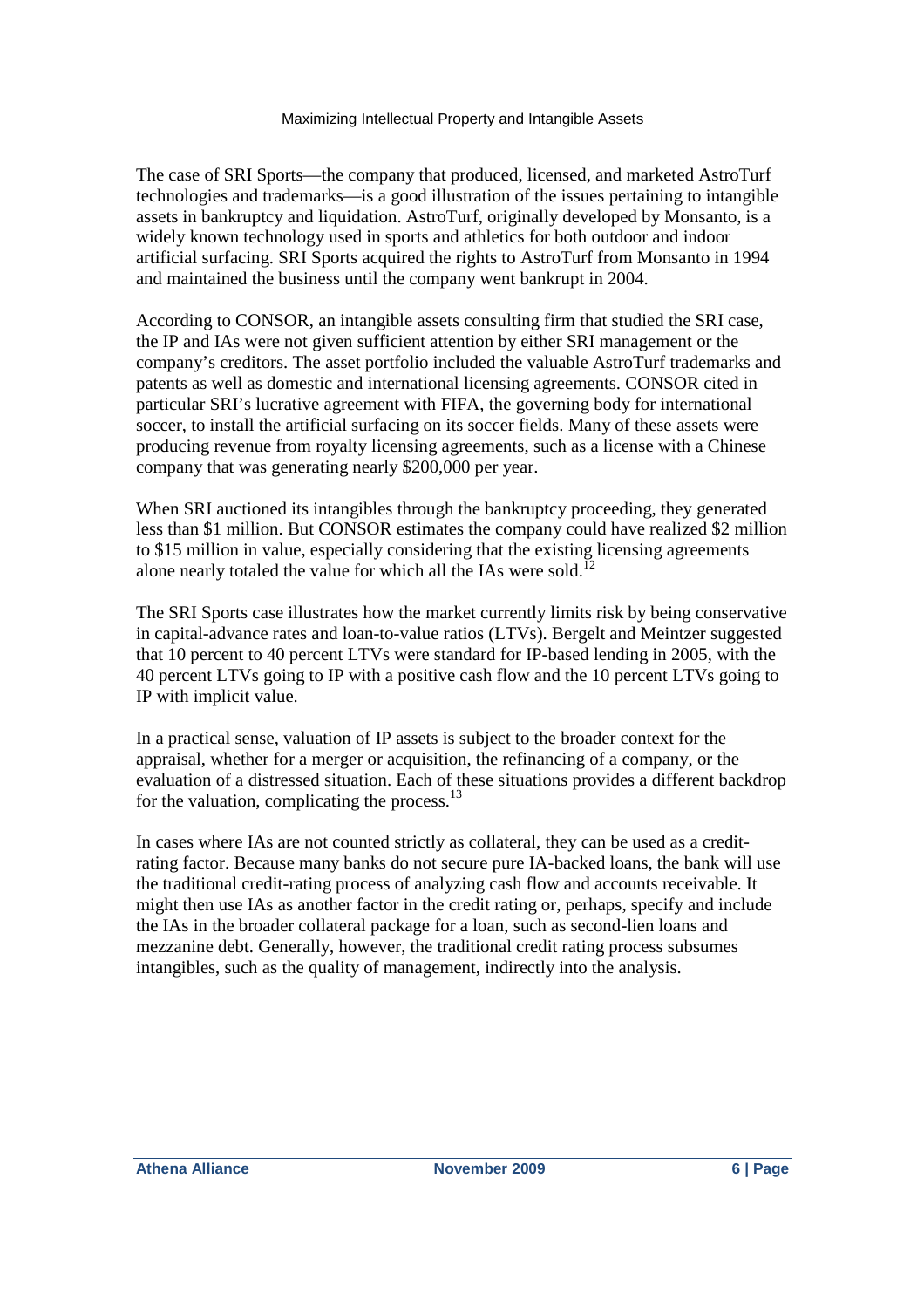# **Intangible Asset Finance Models**

The following sections outline the array of models for equity-and-debt financing targeting intangible assets (IAs). Considering the issues presented above, companies with considerable and valuable intangible assets can utilize these vehicles to raise significant funds in the capital markets.<sup>\*</sup>

### **IA-Focused Equity Investment**

Large investment banks and boutique private equity (PE) firms alike have begun raising and investing funds targeted at intellectual property (IP) and other intangible assets. Broadly defined, these firms are targeting the traditional venture capital space, looking for promising early stage innovation and inventions. However, rather than looking for entrepreneurs and start-up companies, these firms are looking to invest in IP and IA for development and commercialization purposes, even before start up. While funds and firms often differ in structure, these enterprises work with companies to either buy the IP/IA or invest in the company for commercialization of the IP/IA.

Due to the private nature of private equity deals, many details about this group of firms and funds have not been disclosed. The large investment bank Deutsche Bank (DB), however, announced publicly that it is currently managing three IP funds totaling more than 150 million euros invested in IP assets. Partnering with IP Bewertungs AG, DB has identified and purchased IP assets for further legal and commercial refinement to be sold and/or licensed.<sup>14</sup>

Another IA-focused firm, IgniteIP, is a "full-service IP placement enterprise" that works with inventors, IP owners, and investors to commercialize and/or license IP by connecting candidates with the large-scale industry network.<sup>15</sup> For example, IgniteIP worked with a company that developed a new mining industry technology.<sup>16</sup> After the inventors failed to develop new business around the technology, IgniteIP invested in the company and then led the effort to commercialize it. IgniteIP evaluated the mining industry market and developed an innovation licensing model that met the needs of the mining industry clients and satisfied the return-on-investment goals for the inventors and investors.

IgniteIP's model differs from the traditional VC model in that it paid attention to IP development nearly independent of the business itself. VCs are known for working with entrepreneurs and start-up companies to manage the initial and growth stages, often directly managing the company. IgniteIP's model shares the VC model's emphasis on equity, but is unique in focusing on the underlying asset in the venture.

<sup>-</sup>\* The details of the cases below are occasionally limited by the private nature of the transactions. Many of the firms engaged in IA finance are solely private companies and therefore do not publish much transactional information.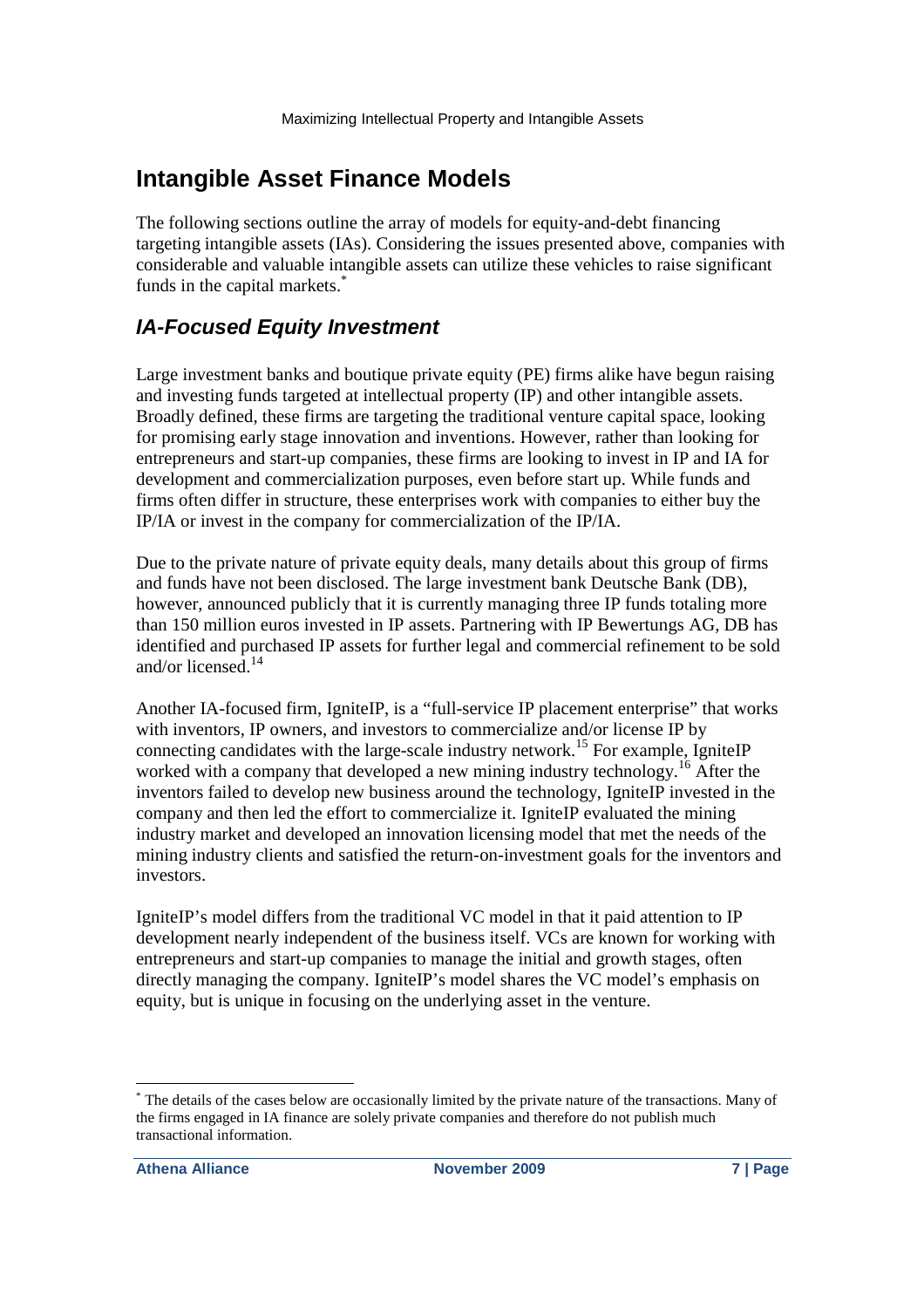### **Blended Equity–Debt Models**

A number of financial firms employ the VC equity model for financing, yet its debt focus provides entrepreneurial, start-up companies another avenue for raising capital. Venture debt blends the early stage focus of the VCs with the lending competence of banks, while structuring deals that make this blended model worthwhile for the companies and investors alike. Firms such as Silicon Valley Bank, Square 1 Bank, and Sand Hill Capital are a few leading firms that offer, among other more traditional financing options, venture debt financing that includes proper treatment of intangible assets (IAs).

In most venture debt cases, the investing firm establishes an interest rate on the debt, taking into account the viability of the company and the current funding structure, as well as the reputation of the company's current funders. Interest rates can range from prime plus 1 percent to prime plus 5 percent, with loan terms varying from 24 months to 48 months. Additionally, the firm will likely require liens on all of a company's assets. The deal will also include warrants in the company to buy shares at a fixed price.<sup>17</sup>

There is another set of private equity (PE) firms that target investments in companies with a critical focus on IP and intangible assets. These firms are not necessarily targeting raw or undeveloped IP assets for the purpose of monetizing the IP itself through licensing. Rather, these firms look for early stage or start-up companies with integral IP assets for the companies' intended markets. In essence, these firms screen their deals by looking for critical IP assets and the overall cash flow the companies generate. These models also often utilize a hybrid approach to equity investing, similar to the venture debt market.

Altitude Capital, a boutique PE firm with this model, has invested in 16 companies since the firm was created in July 2005. It invests in "portfolio companies that have valuable patents, trademarks/brands, copyrights, royalty streams, trade secrets, and other intangible assets, which will create a competitive advantage in creating value."<sup>18</sup> Altitude has structured a variety of transactions, providing common equity, preferred stock, and subordinated or secured debt. One of Altitude's portfolio companies, Intrinsity, Inc., developed a key high-performance microprocessor technology—its proprietary Fast14 technology—that can embed Internet protocol cores to create "FastCores." In December 2007, Altitude invested \$11 million in Intrinsity, using an equity–debt combination of Class E Preferred Stock and Senior Secured Notes with warrants.<sup>19</sup>

Altitude employed a similar hybrid deal for an investment in DeepNines Technologies (DeepNines), a network security solutions provider. DeepNines technology is secured by patented technology for a "unified threat management" appliance and a "network access control solution." In January 2007, Altitude invested \$8 million in Senior Secured Notes with warrants. The secured notes are subject to repayment from the company's IP proceeds and are secured by all the company's assets. Altitude also received warrants for an undisclosed equity interest in DeepNines, according to the arrangement.<sup>20</sup>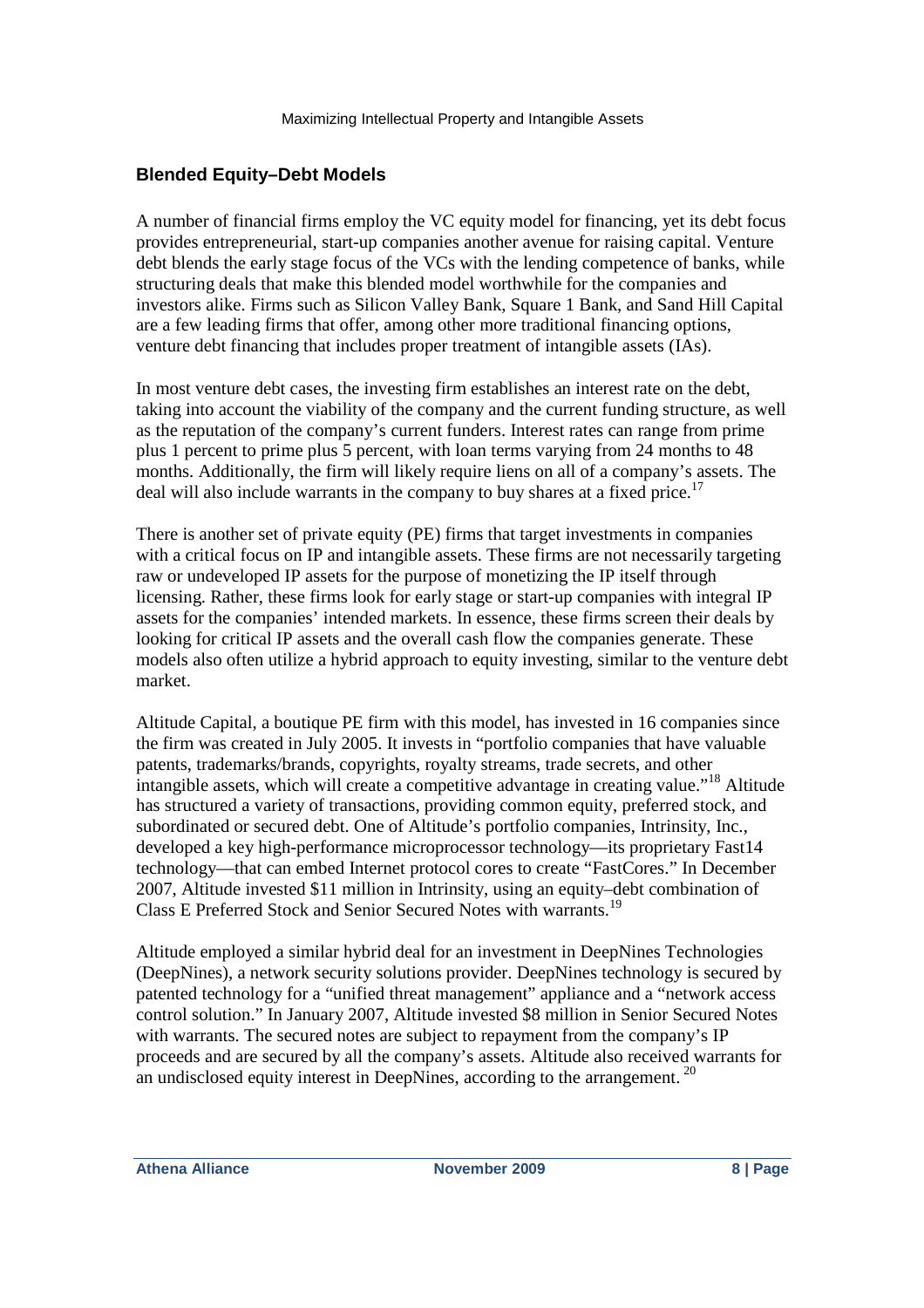Newlight Capital, another firm focused on IP venture debt investments, partners with companies seeking debt alternatives to venture capital or for cost-effective financing not readily accessible in the traditional market. Newlight's "proprietary structured debt instrument is designed for earlier stage companies that own intellectual property with a clear path to commercialization."<sup>21</sup>

Newlight's model focuses on intellectual property because, the firm suggests, it is a traditionally undervalued component in venture debt, compared with accounts receivable, durable goods, inventory, etc. After Newlight values the IP, it issues a broad security package for a term loan with interest and warrants in the company.

Newlight's IP-focused mezzanine debt product allows companies unable to meet their capital goals through conventional debt or equity to secure an interest in the company's IP portfolio that is subordinated to the rest of the debt structure. In exchange for the upfront financing, the firm receives interest and warrants equivalent to the risk it is assuming.

### **Intangible Asset–Focused Debt Investment**

On the opposite end of the spectrum, debt financing focused on intangibles allows companies to structure deals without diluting equity investors. These deals are secured by the assets of the company—for our purposes, its intangible assets. The following cases articulate the pure intangible asset–backed loan (IABL), the securitized IABL, and syndicated loan structures with dedicated IP tranches.

### **Intangible Asset–Backed Lending**

Financial markets for asset-backed loans are already well developed and take many forms. Consumer loans, such as home mortgages and auto loans for individuals, are the staple of the credit and banking system. Inventory and equipment loans for businesses are available from either traditional banking sources or from specialized asset-based lenders. Specialized asset-based lending includes assets such as accounts receivable and extends from straightforward loans to complex lease-back arrangements.

Similar to these transactions, intangible asset–backed loans leverage a portfolio of IP or other intangible assets to secure a  $\arccos 2$ <sup>22</sup> Use of intangibles as lending collateral is rare but not unknown. There is a long history of such financial transactions. The first trade secrets case in the United States involved the debt on a bond secured in part by a secret chocolate-making process in 1837. In 1884, Ara Shipman loaned Lewis Waterman \$5,000 to start a pen-manufacturing business, which was secured by Waterman's patent.<sup>23</sup>

For such loans, the interested financial firm values the IA (most often, the IA secured for an IABL has an *explicit* valuation) and then structures the loan secured by the company's IA and/or a licensing agreement/royalty revenue stream tied to the IA (most commonly, an IP portfolio). Companies can use a single IA-backed loan. In such cases, only the IA and its revenue stream are used to secure the loan. In either case, companies can secure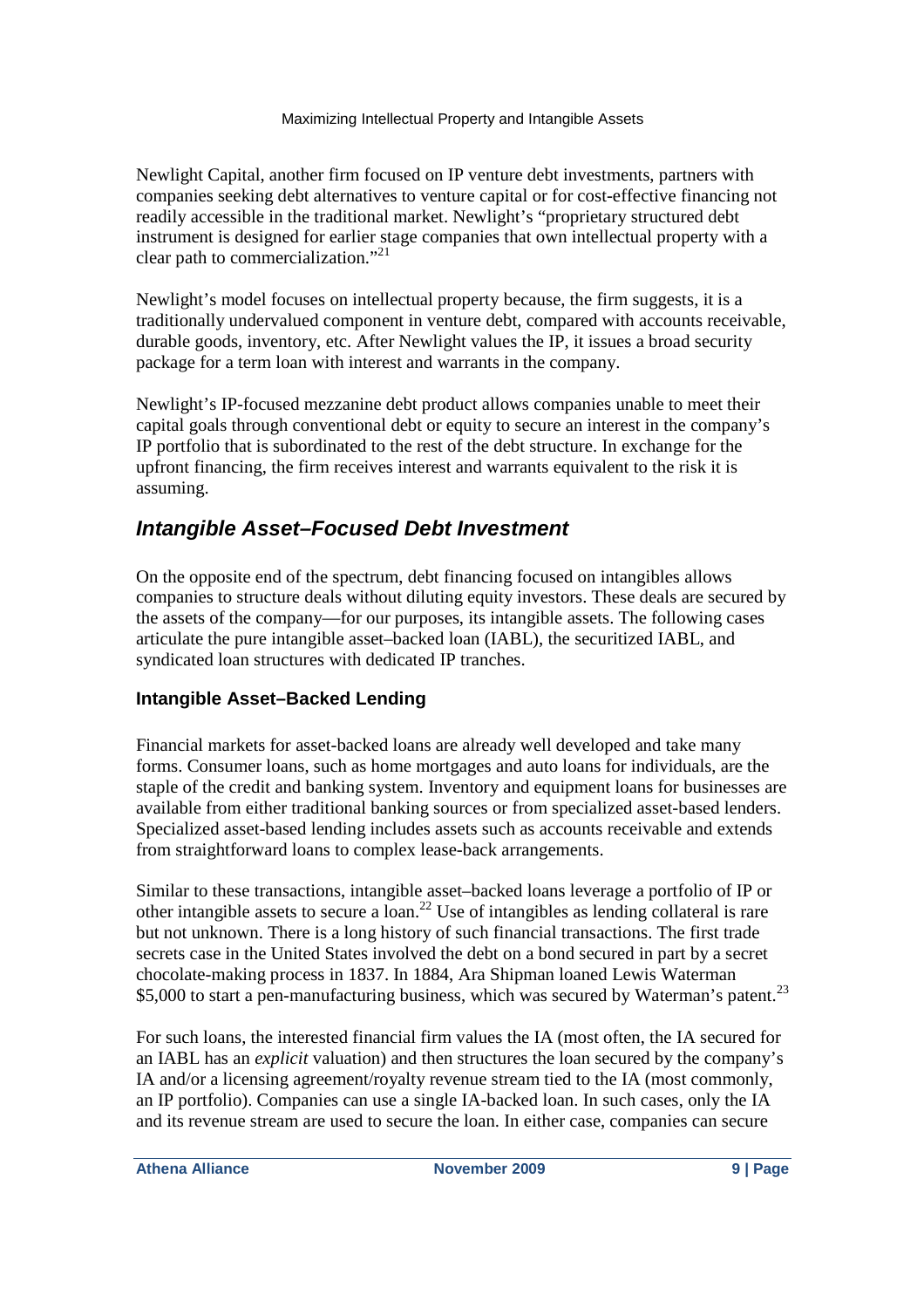their IA in addition to a blanket lien against common collateral such as real estate or receivables. In the latter case, they may be able to receive additional capital by specifically securing an additional lien against the IA.

The following is an example of an IABL, led by Paradox Capital, an investment firm specializing in IP-based debt and equity in the middle market. Paradox has closed a number of loans for technology, consumer products, and fashion companies based on those companies' intellectual property.

Paradox Capital in August 2008 provided an IABL to Snapware Corporation, which specializes in storage and organization solutions for the home and kitchen with brands that include Snap 'N Stack, Smart Store, mods, GlassLock, Airtight Canisters, and Snap 'N Serve. The financing relationship between Paradox and Snapware grew out of an initial IP-based loan provided more than a year before the August deal. After the relationship proved successful, Paradox Capital partnered with New Stream Capital to close the IABL for Snapware, supported by the storage company's strong and ongoing investments in brand and product design. Paradox has continued to fund Snapware with additional capital, helping the company grow. $^{24}$ 

The PE firm of New Stream Capital, based in Ridgefield, Conn., also works on its own to provide commercial banking services that include intellectual property term loans. Due to the private nature of the firm, details on each of these loans are limited; however, the firm publicly lists the following three deals:

- A \$9.8 million loan to a Berwick, Penn., snack-food producer secured by the company's brand names, trademarks, and patents
- A \$6.6 million term loan to a Los Angeles furniture and home goods company secured by that company's IP portfolio
- A \$5 million term loan to a Huntington Beach, Calif., apparel company secured by the trademarks along with accounts receivable and inventory.<sup>25</sup>

Some firms specializing in IABLs will serve as a credit enhancement agent to a larger bank or firm that ultimately lends the funds. These firms might partner with investment and commercial banks, and even private equity firms, to secure a line of credit for the target company to provide the larger institution with additional protections to offset the complexity and uncertainty surrounding IA valuations.

The innovative flat-panel display technology maker Cambridge Display Technology  $(CDT)$ ,<sup>26</sup> for instance, secured IABL financing arranged by a large bank and a credit enhancement agent. CDT had developed promising polymer-organic light-emitting diode (PLED) technology and held a number of fundamental patents in this field. CDT had been generating revenue through a licensing program stemming from use of its technology by large companies, such as Siemens and Philips. In 2004, CDT needed additional capital to continue development and marketing. In July 2004, CDT received a \$15 million loan from Lloyds TSB, fully guaranteed by the credit enhancement firm IP Innovations (IPI) Financial Services, Inc. IPI secured the loan on the "strength of CDT's patent portfolio, extensive licensing history, unprecedented upfront licensing fees, size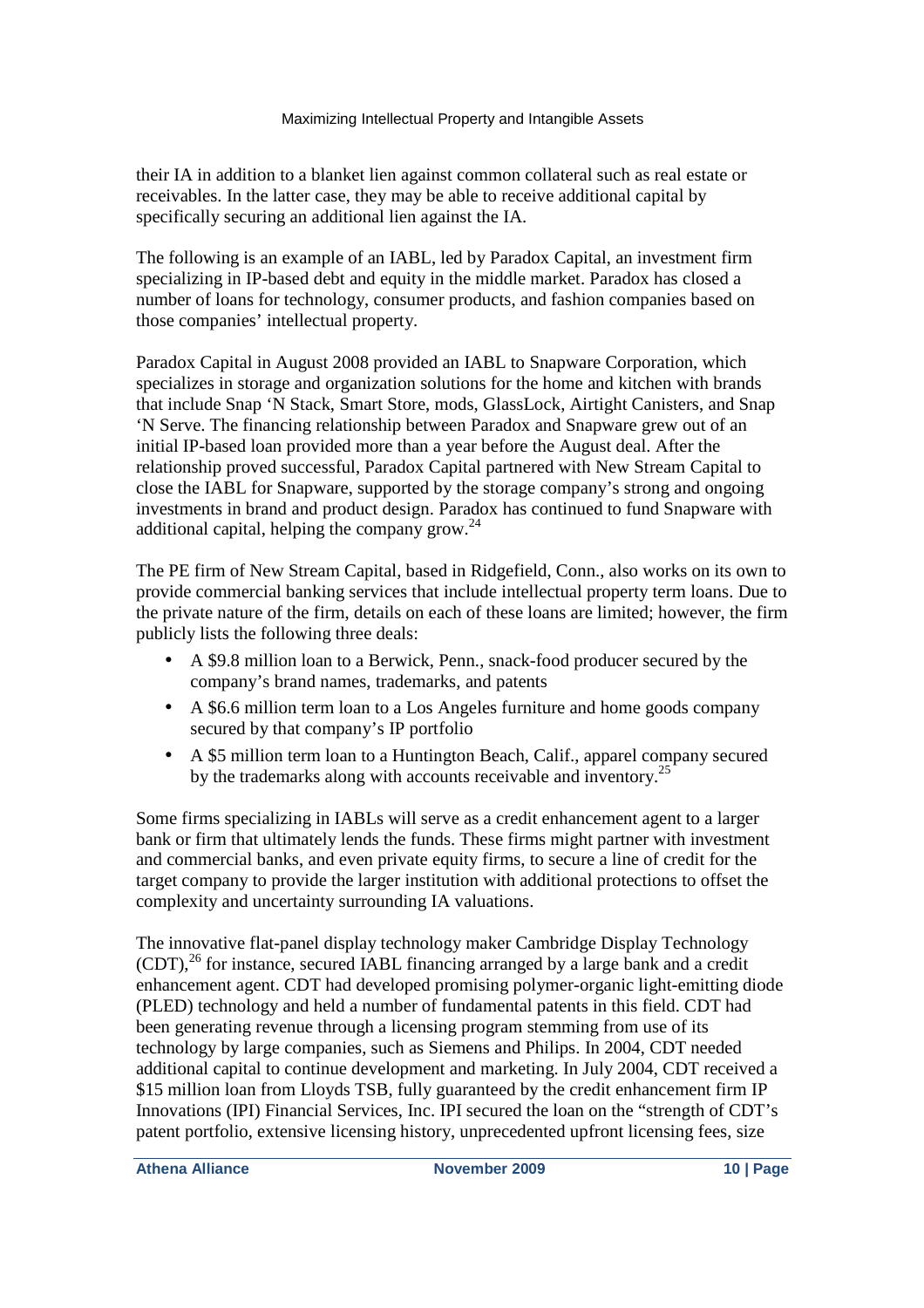and growth trajectory of the market for the products supported by the PLED patents, and the level of industry wide investment in the commercialization of the technology to date  $^{,27}$ 

IPI financed a similar deal in 2004 for ATD Corporation, a Georgia-based company that supplies acoustic and thermal insulation products to the automatic appliance and barbecue industries. The entire \$2 million loan by GMAC Commercial Finance was secured by the company's patents, trademarks, and related licensing revenue. The IABL was additional and separate from the working capital loans secured by accounts receivable and inventory, with only the IABL piece covered by IPI's credit enhancement guarantee.<sup>28</sup>

Taking an example from the creative arts sector, Intangible Business, an IP financial services firm, structured a deal with Boosey & Hawkes to expand its business publishing the rights to the works of composers. Boosey needed capital to purchase additional rights, and Intangible Business agreed to provide the funding, which was secured by the rights Boosey already owned.<sup>29</sup>

Another deal comes out of the food and beverage sector. Belgium-based KBC Business Capital financed an IABL loan for Burn Stewart Distillers Limited, which needed development capital to expand its international business marketing whiskey brands. In this case, the IP was used to enhance the original loan. KBC retained Intangible Business to value Burn's intangible assets and inventory and was able to demonstrate the additional value of the brand assets when combined with the value of its real estate. Ultimately, KBC loaned Burn £31 million.<sup>30</sup>

### **Securitizations in IABL**

The securitized IABL is a slight variation on the form of IABL discussed above. Securitizations, as mentioned earlier, allow companies to grant a security interest in a particular revenue stream, whether current or prospective. In recent years, royalty financing arrangements, especially in the pharmaceutical and biotechnology sectors, are increasingly useful as sources of securitizations. These arrangements range from straightforward securities in royalty streams that are already cash-flow positive ("royalty interest") to more complex and risky investments in prospective future revenues from products that are still in the premarket/precommercial stages ("revenue interest" or "synthetic royalty" transactions). $31$ 

The "royalty interest" securitization allows a company to sell the rights to an investor for cash up front or to sell a percentage of the rights for cash up front while still retaining a partial right to future royalty revenue. Either way, the investor is attempting to purchase the royalty revenue stream at a discount from what it will pay over its life.

The "revenue interest" securitization model follows the same structure but is simply executed earlier in the life of the patented or copyrighted entity—for the purposes of this definition, before the royalties have generated any revenue. Because the royalty has yet to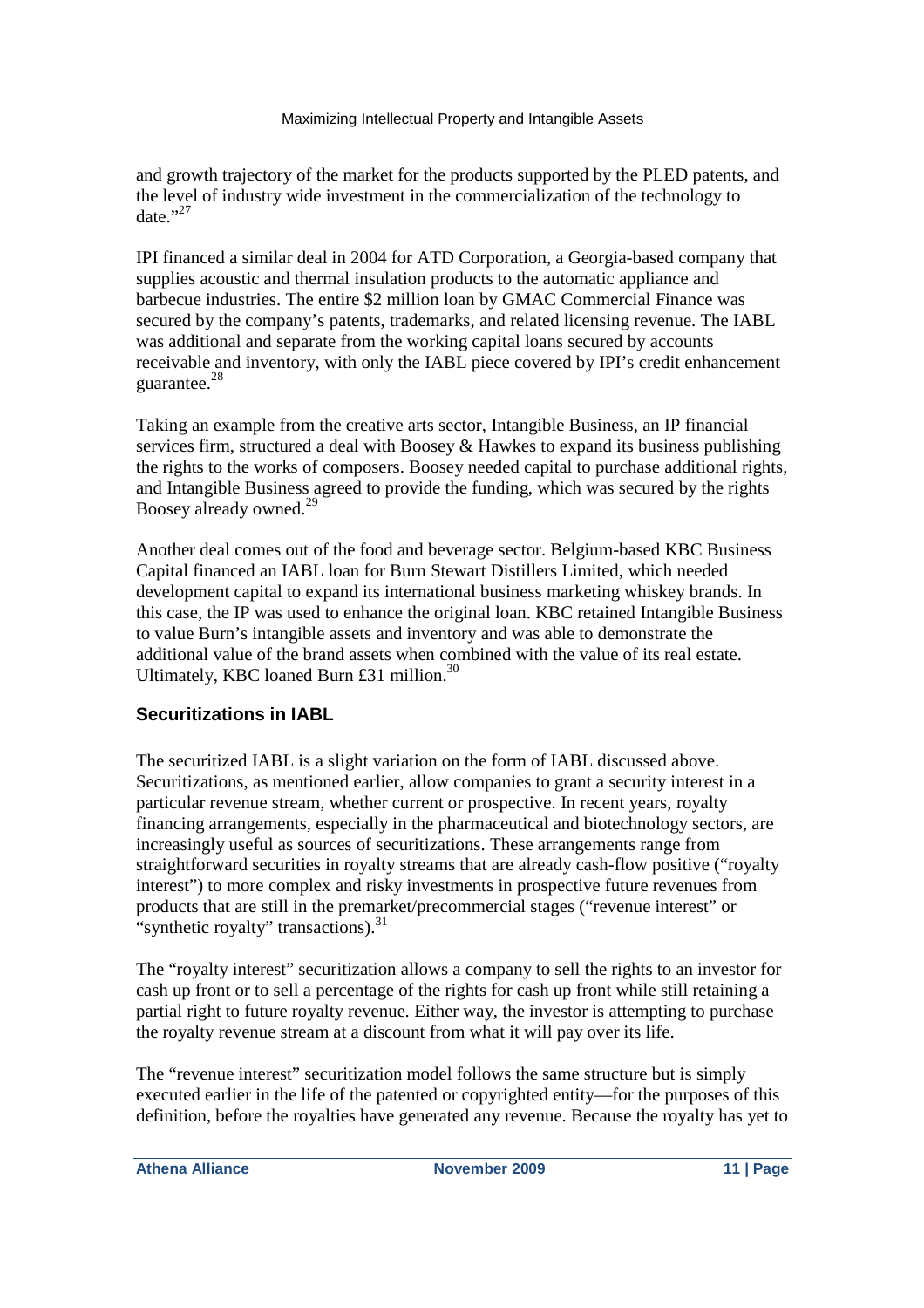generate revenue, the investing institution generally negotiates more favorable terms for itself due to the greater level of risk. Ultimately, the investor pays the rights' holder for part or all of the prospective royalty revenue stream in exchange for the rights to future royalty pay days.

According to an article in *The Deal Magazine*, the number of royalty securitizations has grown dramatically in recent years. In 2000, there were two publicly announced deals one royalty interest transaction and one revenue interest transaction—totaling \$145 million in investments. Contrast that with the 2007–2008 period, when there were 27 publicly announced transactions—19 royalty interest transactions, five revenue interest transactions, and three hybrid transactions using multiple financing techniques including royalty financing—totaling \$3.3 billion. Leading firms in this field include Capital Royalty LP, Cowen Healthcare Royalty Partners, DRI Capital Inc., Paul Capital Healthcare, and Royalty Pharma.

Both the royalty and revenue interest models allow a seller to use future cash flows from an asset or group of assets to receive upfront payments from investors in exchange for a security interest in the revenue. The seller wants to monetize the assets immediately and the investor accepts future payments based on partial or outright ownership of the royalty rights. The seller is able to hedge the risk of unpredictable future cash flow from the revenue by taking the money up front; however, the investor attempts to accurately model and predict the revenue and gain in that upside, with most investment firms modeling for a 20 percent internal rate of return.

A "royalty interest" securitization can also serve as a debt vehicle because it is already revenue generating. This financing vehicle takes the securitization of the royalty revenue stream and collateralizes it for a loan rather than selling the rights. The appeal of this approach is in retaining the long-term profitability of the royalty revenues of a commercially successful invention. There are risks associated with borrowing that are inescapable, however: the interest payments on this mortgage of a blockbuster-to-be might be very large and unsustainable over time.

Financial firms will be concerned with the maturity of the cash flow; the life of the patent and, subsequently, the terms of the revenue stream; the consistency of the revenue stream; liability for infringement; and other factors related to the risk and potential of the royalty revenue. At the same time, the firm will be concerned with the creditworthiness of the licensees because, ultimately, those companies are the ones whose commercial viability impacts the financial firm's client's ability to repay the debt.<sup>32</sup>

XOMA Corporation is an example of a company that has utilized both a securitization as well as a securitized IABL to access capital on two separate occasions. XOMA, a human antibody therapeutics technology company with a broad platform of innovative, proprietary technologies, has a history of developing products that it licenses to other pharmaceutical and healthcare companies to use in treatments.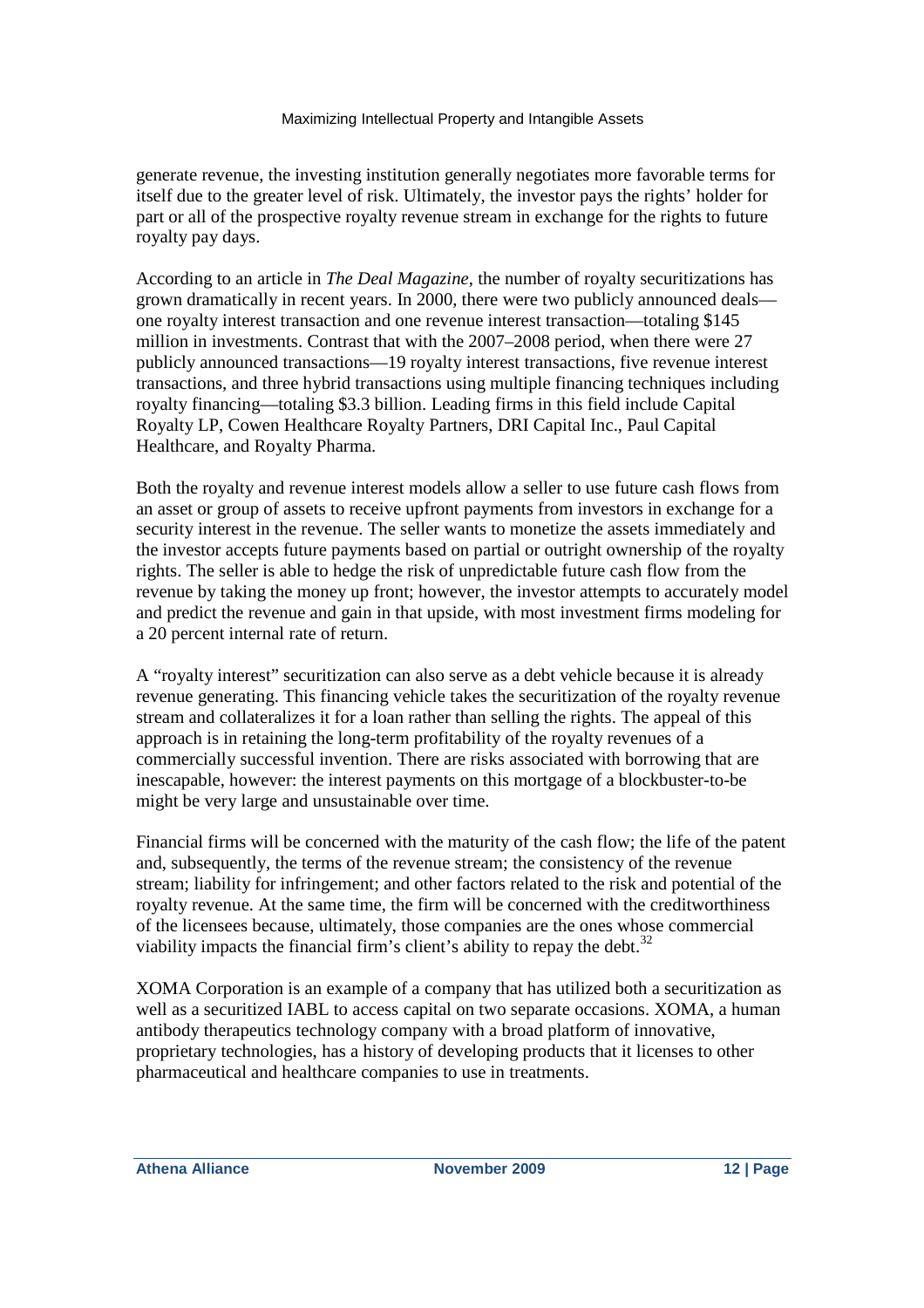In 1996, XOMA signed an exclusive license agreement with Genentech, Inc. for the patented CD20 antigen technology. This licensing agreement gave XOMA upfront cash payments and created royalty rights associated with the use of the technology. Separately, Genentech advanced \$5 million to XOMA in 1996 and then \$10 million in 1998 to fund development expenses for the hu1124 (antiCD11a) product.<sup>33</sup> Genentech also purchased shares of XOMA common stock.<sup>34</sup>

In 1997, Royalty Pharma—a financial firm providing liquidity to royalty owners in exchange for the risks and rewards associated with those royalty streams—purchased the patents and royalty rights from XOMA for an upfront cash payment and began receiving quarterly payments from Genentech.<sup>35</sup> While this transaction provided XOMA with immediate capital, it assigned the risks inherent in the royalty stream to Royalty Pharma. XOMA was able to reinvest the cash to fund the development of other products and technologies in its pipeline.

In 2006, XOMA entered into a five-year loan facility with Goldman Sachs Specialty Lending Group, borrowing \$35 million. The loan was structured for an annual rate of sixmonth LIBOR plus 5.25 percent secured by all rights to receive payments due to XOMA relating to XOMA's drugs RAPTIVA, LUCENTIS, and CIMZIA. Royalty payments received by XOMA are to be used to make the semiannual interest payment to Goldman, with any additional amounts used to pay down the principal at the lender's discretion.<sup>36</sup>

In May 2008, XOMA refinanced its loan with Goldman to borrow \$55 million. The loan is secured by the royalty revenues XOMA receives from sales of the three brand-name drugs. Using proceeds from the new five-year loan, XOMA paid off the remaining \$22.1 million in principal from the original 2006 royalty-based Goldman loan as well as transaction-related fees and expenses.<sup>37</sup>

The story of XOMA's creative financial arrangements demonstrates the IA-based financing options available to companies. XOMA's IP assets and associated revenues from its groundbreaking research and development (R&D) allowed it to enter into collaborative R&D and financing agreements with Genentech and to make loan arrangements with Royalty Pharma and Goldman Sachs.

In recent months, however, negative developments relating to XOMA's business show the flip side of IP financing. An adverse public health advisory issued by the U.S. Food and Drug Administration (FDA) in February 2009 on RAPTIVA—linking the drug to a rare brain infection—all but eliminated XOMA's royalty revenue from the Genentech contract, which also impacted the securitization for the Goldman Sachs loan. XOMA's auditor, Ernst & Young, in March issued a "going concern" letter stating that XOMA's financial outlook is uncertain because of its operating losses, cash reserves, and debt burdens.<sup>38</sup>

Despite XOMA's recent struggles, its case demonstrates the viability of a securitized IABL—the company successfully securitized, sold, and lent against its royalty revenue over the last decade. Companies that have not yet generated revenue on a particular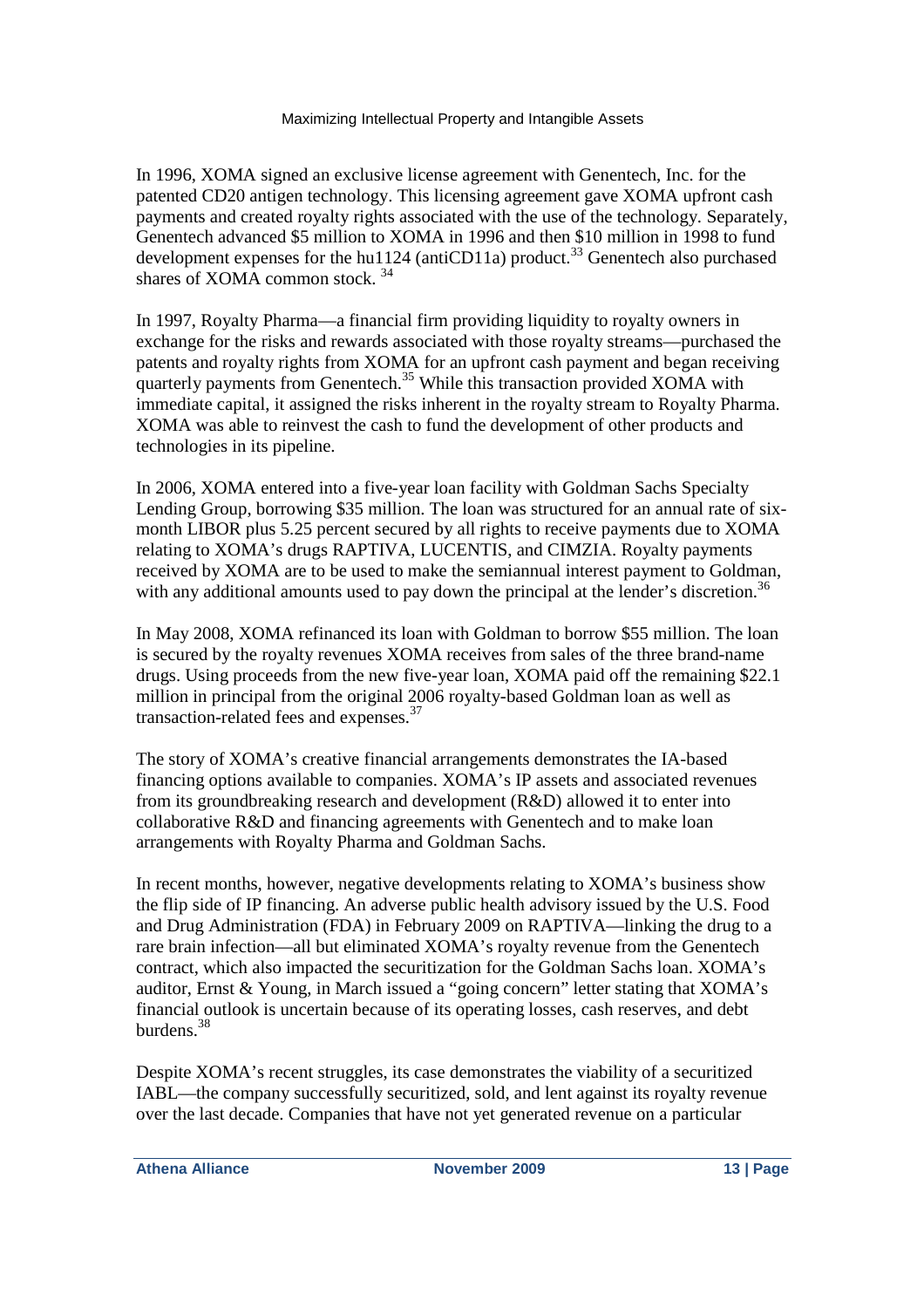product can pursue a variety of models that grant both debt and equity around the security in a prospective royalty revenue stream.

As described earlier, financing transactions may involve assets where future cash flows are not yet derived from an existing license or royalty agreement. In this "revenue interest" model, the investor expects future commercialization, licensing, and product sales to generate revenue. The investor in this scenario is willing to step into the process early on to fund the commercialization process. In such cases, the investor may require an equity position as well. The investor might structure the agreement to ramp up funding when the company meets certain benchmarks, especially in healthcare, where there are well-established regulatory and commercial milestones.

Due to the higher risks associated with revenue interest compared with royalty interest, companies and investors must be willing to negotiate terms that will work for the unique situation of the business, product, and capital. The increasingly robust marketplace for IP assets has only made the revenue interest model more viable because the increasing number of liquidation mechanisms (such as IP auctions) offers some measure of security to investors looking to fund the more speculative revenue interest securitizations.<sup>39</sup>

For example, Dyax Corporation, a biopharmaceutical technology company specializing in therapeutics in oncology and inflammation, arranged \$50 million in financing in August 2008 through Cowen Healthcare Royalty Partners, with a 16 percent coupon plus warrants in the company. Dyax used a traditional IABL, securing the loan with the company's licensing and funded research program (LFRP), the business unit responsible for developing collaborative R&D partnerships to generate licensing and new research. Dyax then refinanced the loan in March 2009—again secured by the LFRP—and used the funds to repurchase an interest in the LFRP that the company previously sold, while retaining nearly \$15 million. Dyax planned to use the second loan to fund the development and commercialization of DX-88, one of its most promising products.<sup>40</sup> Dyax used the revenue interest model to borrow against this IA for its prospective value, rather than its royalty revenue.

### **IP as General Collateral**

More generally, IP assets are being increasingly written into the contracts governing broad asset-backed loans. While intangibles have always been included in a blanket lien on all assets, it is becoming more commonplace for creditors to focus their analysis more directly on intangibles, either as a separate asset or as an integral part of overall company value. For example, Smithfield Foods company received a \$1 billion revolving credit facility from JP Morgan that was secured by first-priority liens in the company's and its U.S. subsidiaries' cash, intellectual property, equity interests in the subsidiary guarantors, inventory, accounts receivable, and other personal property.<sup>41</sup> In other words, intangibles were treated like any other asset.

Apart from an independent IABL, larger companies have also arranged funding through a dedicated amount of IA-secured debt within a broader lien structure, often a syndicated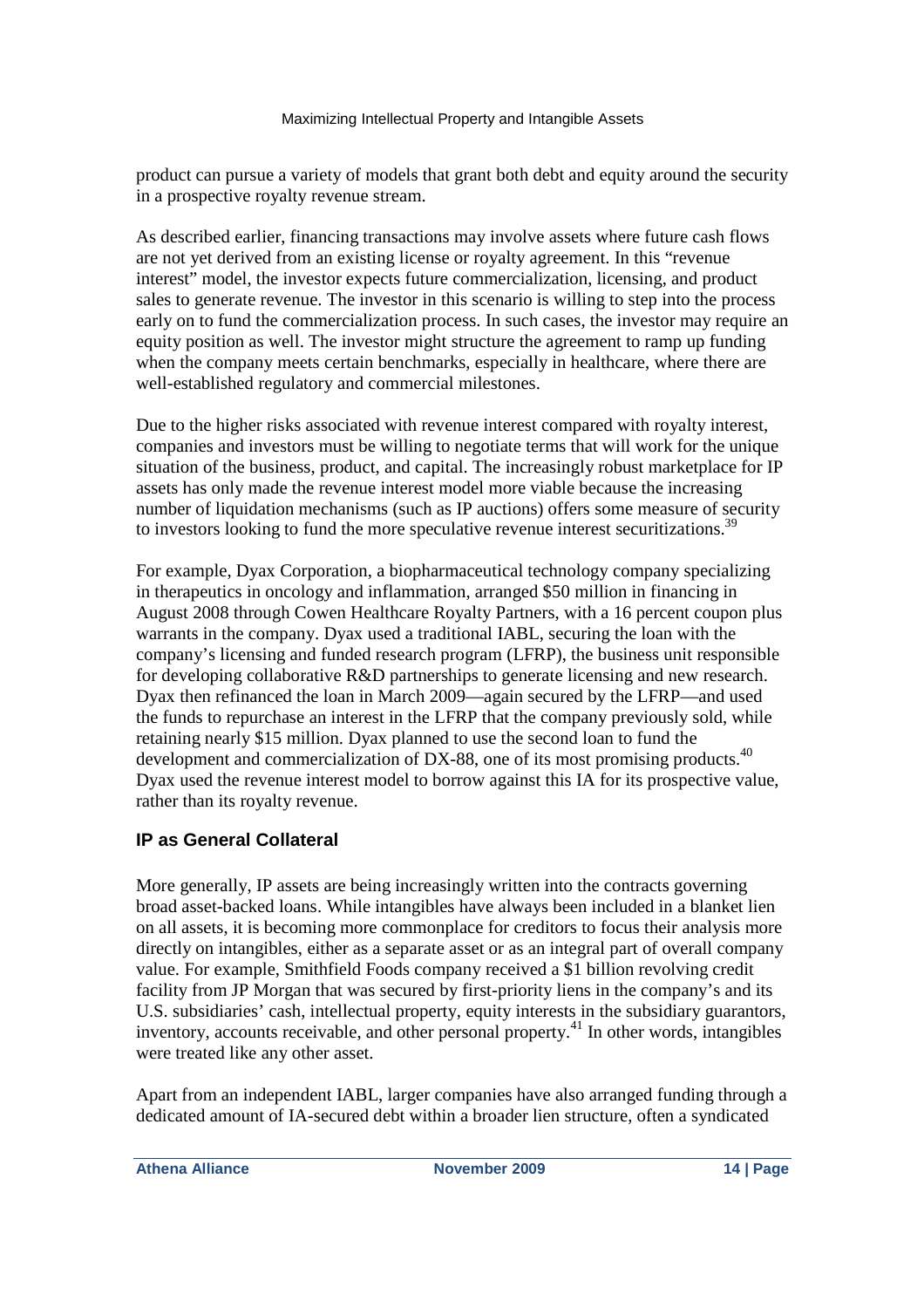loan with multiple financial institutions. These types of loans utilize IP as general collateral.

The national toy retailer Toys 'R' Us is an example of a larger company that leveraged its IP to secure debt. The company had a tiered debt structure totaling \$5.8 billion (as of May 2009) with secured notes on various assets throughout the company and its subsidiaries, including a real estate subsidiary that controls the company's retail properties. Within this complex debt arrangement is a secured-term loan based on the company's intellectual property and a second lien on accounts receivable and inventory.<sup>42</sup>

The Toys 'R' Us example is a window into one of the barriers to IP-backed lending—at least from the financial institutions' vantage point. The company is not viewed as highly credit worthy. A recent Fitch ratings report articulates the poor recovery prospects—in a distressed scenario valuing the company at \$3.3 billion—for its various tranches of debt. The IP-secured term loan is listed as less than 10 percent recoverable compared with real estate debt, which is seen as 71 percent to 90 percent recoverable. The unsecured debt was also listed at less than 10 percent.<sup>43</sup> Clearly IP is still not seen as a highly recoverable asset; IP-secured loans are on par with unsecured debt. On the other hand, using IP to secure part of its debt may have given Toys 'R' Us access to otherwise unavailable capital.

### **Alternate Model**—**Sale and Lease Back**

Apart from the debt-and-equity financing arrangements, the "sale lease-back model" is worth considering for companies looking to raise capital for further innovation and business development. The sale lease-back is employed by some companies to secure short-term funding by selling a portfolio of IP to a firm along with an agreement to receive a license for the IP to continue commercialization and business operations. The company receives immediate funding to reinvest in the business, and the licensing firm structures the contract to pursue continued monetization of the asset.

VocalTec Communications Ltd., an Israeli telecommunications company, for example, sold the rights to 15 of its 22 inventions in January 2009 to raise cash to market its main Internet phone software. VocalTec reported \$5.8 million in 2007 revenue but decided to dispose of its consumer phone patents to focus on sales, using the money from the transaction to fund this business development effort.<sup>44</sup>

The VocalTec case demonstrates that companies may consider it in their best interests to jettison all or part of their IP in favor of a lump-sum cash payment. While most companies wish to retain their rights—whether for royalty revenues, technical market protection, or brand preservation—some will decide they will not suffer if they don't own their IP.

These alternative and hybrid models show the adaptability of financial firms to structure IA-focused instruments to meet the needs of companies. Intangibles are a truly legitimate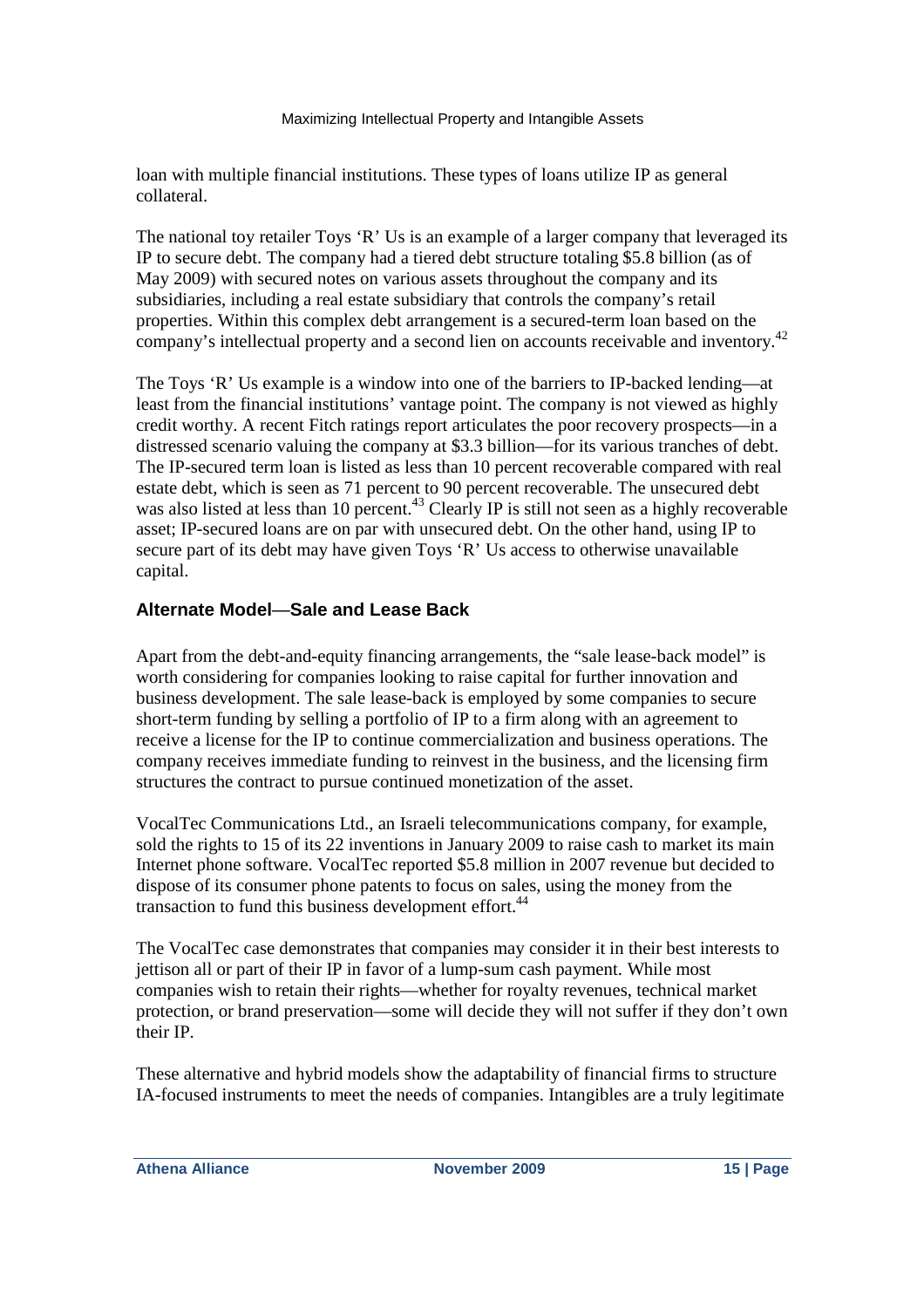asset class that can be treated like other asset classes, with financial products of all structures able to be arranged to meet any given company's capitalization requirements.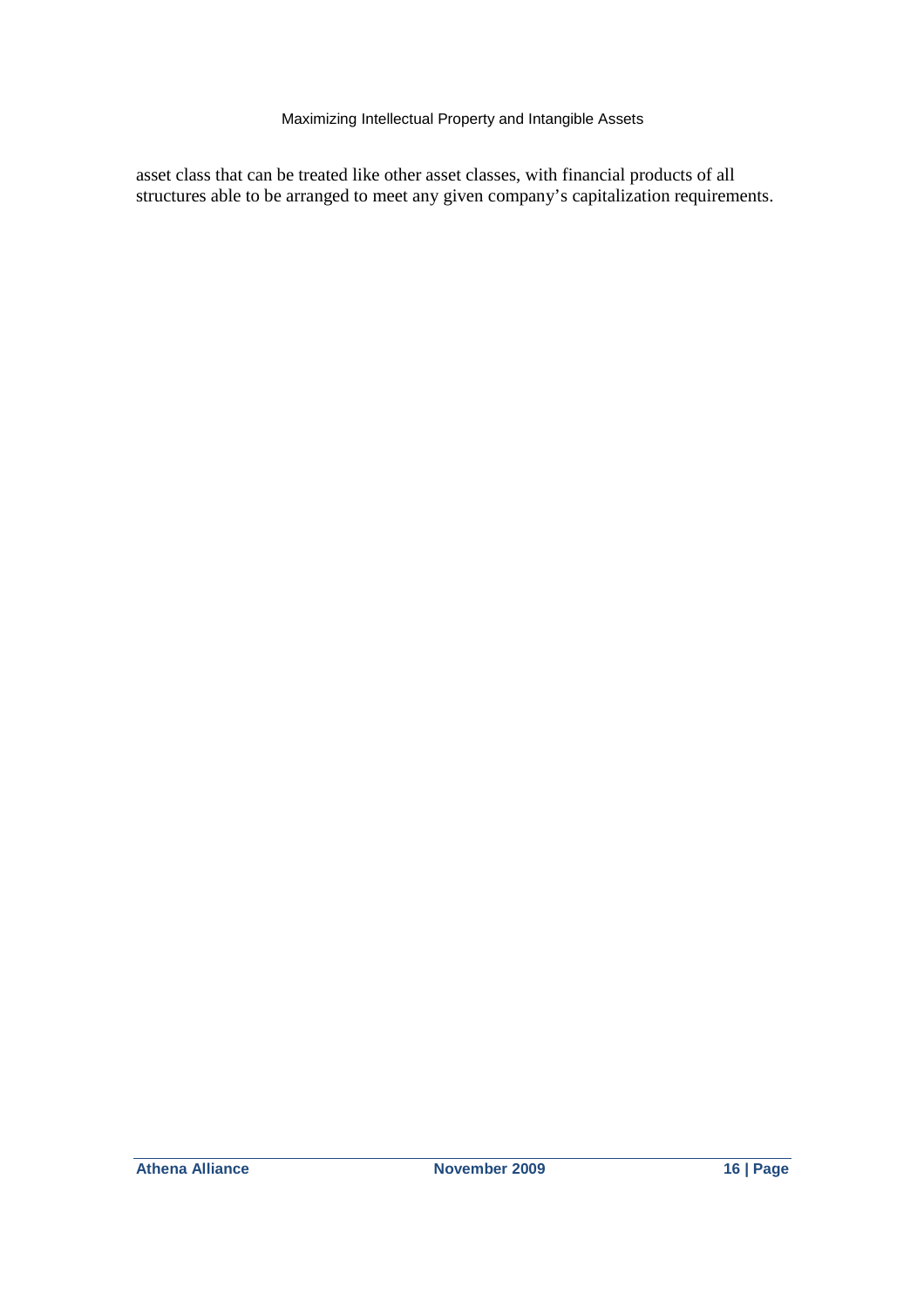# **Analysis and Policy Discussion**

Built on existing models, intangible asset (IA) finance is a growing niche in the field, helping to meet the needs of many exciting and upstart companies and industries. As the above cases demonstrate, financial firms large and small are beginning to address the issue of IA risk management. The following points summarize the primary challenges in the IA-based lending and equity investment sector:

- IA financing vehicles require flexibility and specialization to account for differing and unique factors inherent in intangible assets.
- A robust market for IAs is necessary to ensure appropriate and accessible liquidation events for financial firms with both debt and equity positions, especially in distressed situations. The recent proliferation of IA licensing and sales, including auctions, has added depth to this market. But with low recovery rates currently standard, greater awareness is needed to ensure that companies' and financial firms' IAs are valued correctly and licensed and sold at prices reflecting high return rates.
- Intangibles are important assets to be secured in lending and compare with the traditional assets of real estate, accounts receivable, and inventory.
- Even financial firms specializing in IAs rightly evaluate investment opportunities within the broader view of the profitability and growth potential of a target business. These holistic due-diligence processes, however, do not discount the independent value of many IA classes.
- Valuation methodologies for IAs are diverse and understandably imprecise; however, conservative loan-to-value ratios, advance rates, and other debt-andequity protocols allow firms to account for the inherent imprecision of IA valuations.
- Intangible assets, as an asset class, provide financial firms with flexibility in structuring deals, allowing for both debt-and-equity vehicles and hybrid models. These vehicles can be adapted to address financing requirements for companies of all sizes and needs.
- The securitization market for intangibles, while currently suffering from the same problems plaguing the overall securitization market, provides additional mechanisms for companies with IA-licensing businesses. These companies can use a debt model to generate cash flow for positive assets or, more likely, use an equity model for precommercial-phase assets.

Given these findings, what follows is an outline of some basic but important goals to advance the IA-finance field that the financial services industry, company boardrooms, and the government and public policy community may consider.

First and foremost, intangibles as an asset class need greater awareness. Financial investors and company executives alike must become better aware of their independent value. For example, intellectual property (IP) has for too long been sequestered in the legal departments of financial firms and companies. Large banks have lawyers dedicated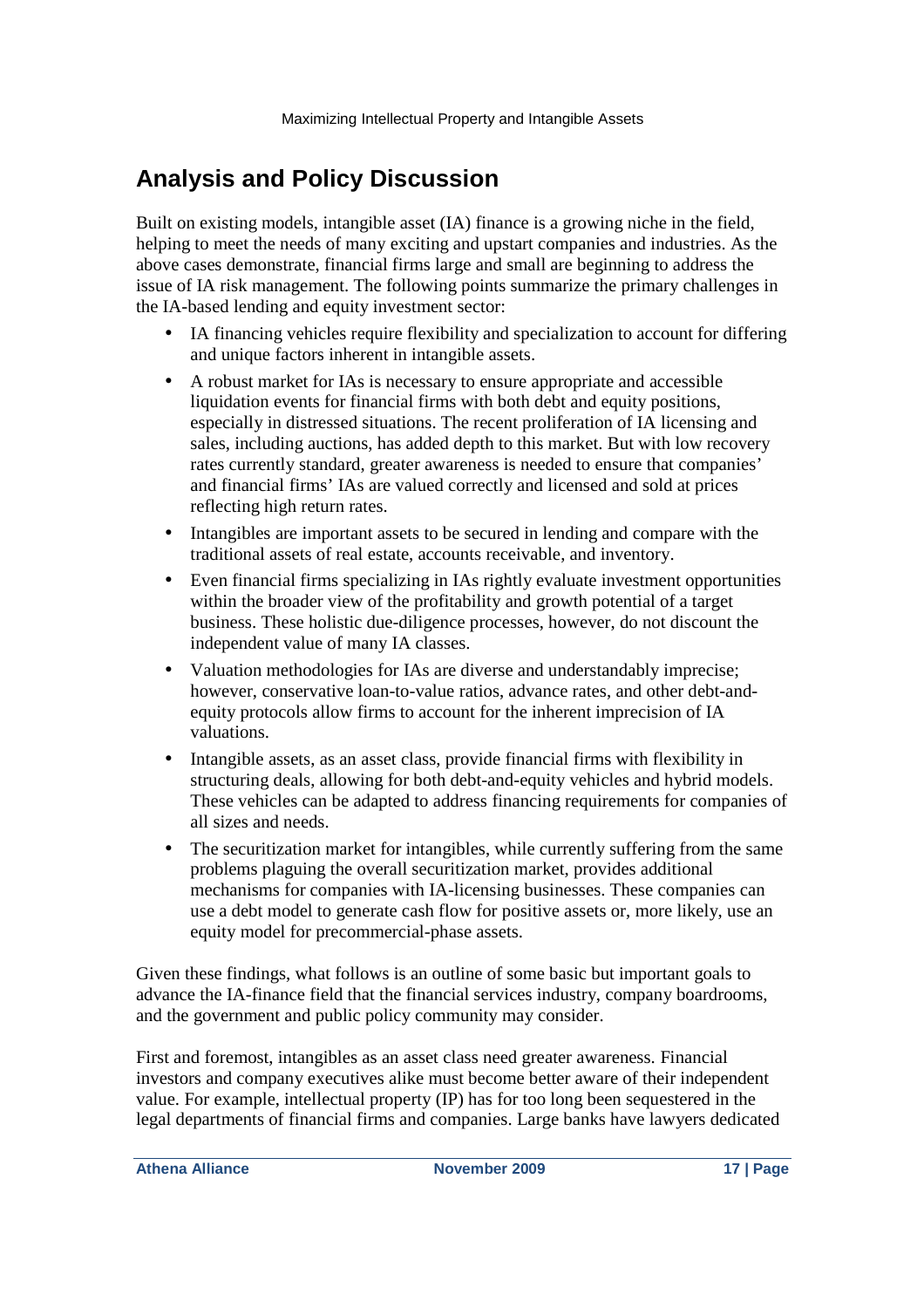to defending the banks' IP portfolios, but less attention is paid to IP in lending units. In the same way, companies often fail to integrate IP matters into business strategy. The value of IP can and must be utilized more aggressively as a capital asset. Not until financiers and executives are able to muster greater respect for IP's role in business will IA investments strengthen and grow.

Other intangible assets are similarly ignored or managed in silos. Human capital is relegated to the human resource department and is not viewed as a strategic asset. Customer relations, client development, and supplier relations are too often seen in isolation. And company-specific know-how, tacit knowledge, and proprietary processes—all of which constitute trade secrets—are often not even acknowledged, let alone protected or invested in. To the extent that intangibles are ignored, their potential value—both implicit to company growth and explicit for use in the financial markets will remain unfulfilled.

Remedying this situation will require increase both general and specific knowledge on intangibles. It is not sufficient to simply increase awareness of the importance of intangibles. At a broad level, most business leaders generally understand this. What they often lack are the specific tools and mechanisms to operationalize how to analyze, manage, and utilize intangibles. Creation of those tools and the training in their use needs to be a priority.

In addition to raising awareness about intangibles, this paper demonstrates the nascent viability of IA-based finance models—and provides businesses, governments, and public policy communities with a point of reference to take further action.

The federal government's recent stepped up role in the financial services industry—in particular, its move to regulate innovative financial products—is an important consideration for the capital markets. Advocates of IA-based finance must recognize that the government is now a key player in this growing market.

Public policies that affect IA-based finance cut across various programs and agencies, but often in very specific ways, from accounting and financial reporting standards to banking regulations to government loan programs. Understanding how these policies (discussed in greater detail in an earlier report<sup>45</sup>) impact IA-based financing is critical to the discussion.

The U.S. Small Business Administration (SBA), for instance, plays a vital role in the development of new and small businesses through a number of loan guarantee programs. Many businesses looking for growth capital apply for SBA loan guarantees—most commonly through the SBA's 7a Program—that allow a company to utilize the SBA guarantee in negotiating a loan with a lender of choice. SBA recently revised its Standard Operating Procedure (SOP) for the 7a Program.<sup>46</sup> As part of that revision, SBA made clear that loans can be used for the acquisition of intangible assets when buying an ongoing business.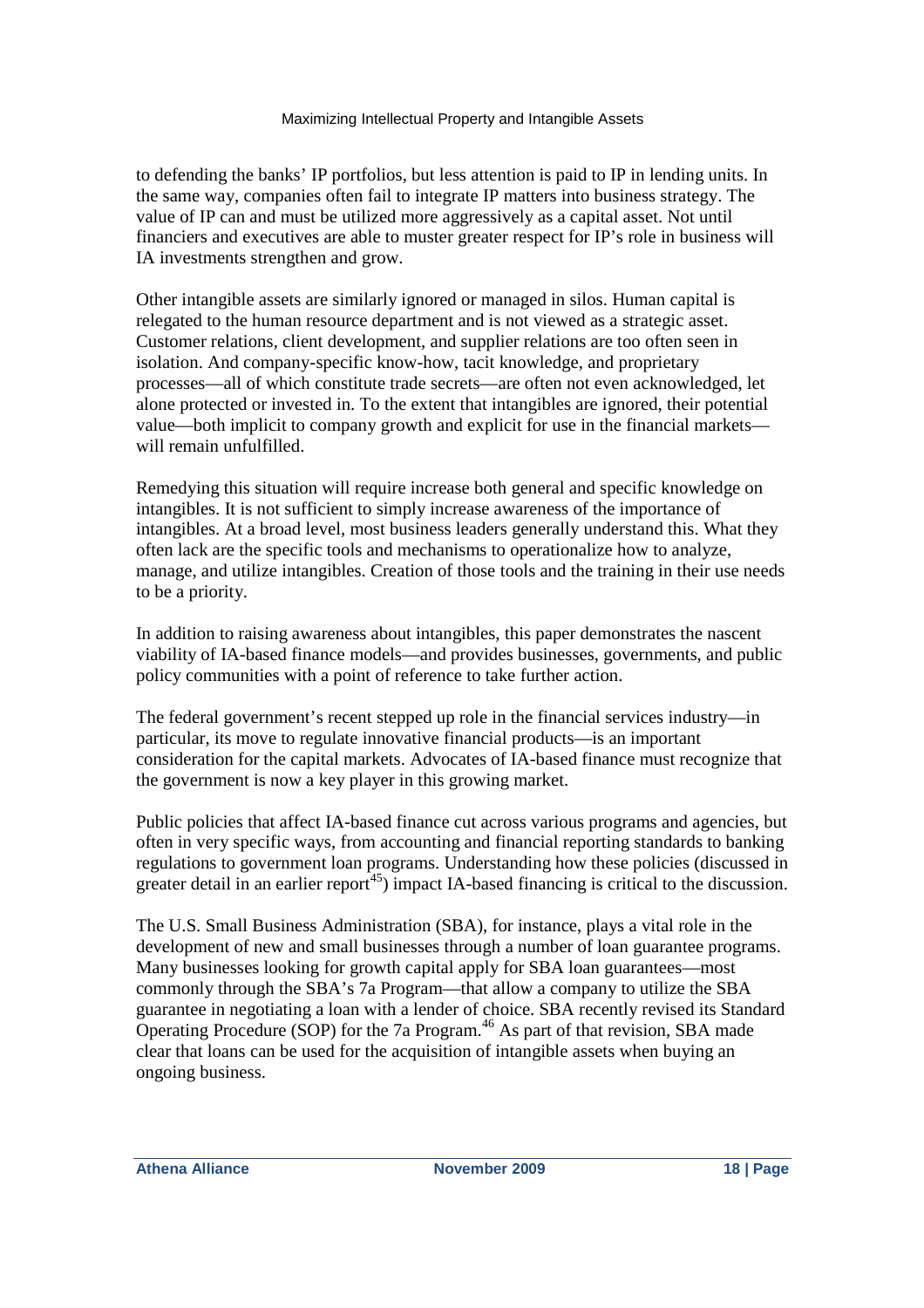However, the rules are unclear as to whether intangible assets can be used as collateral. For example, the SOP explicitly requires that the value of any intangible asset portion of a commercial real estate purchase cannot be counted as collateral. But the intangible assets must be factored in when appraising the value of a business. This data on the value of intangible assets in acquired businesses could be of great value to SBA.

It is also unclear whether loans can be used to purchase intangible assets independently, such as a company buying a patent rather than someone buying a business. Intangible assets are not specifically listed as one of the eligible uses for loans. Fixed assets referred to in the documents as land, buildings, machinery, and equipment—are prominently featured in the rules and regulations. Yet, the SOP notes that loans used for the financing of intangible assets must not exceed 10 years.

Intangible assets need to be incorporated into SBA lending policies. SBA should work with commercial lenders to develop standards for use of intangible assets as collateral, similar to existing SBA underwriting standards. Standards for the treatment of intangibles would prevent intangible value from being understated in lending. While these standards should be broad and allow for a wide variety of intangibles, SBA standards—adopted with the cooperation of lending partners—could assist banks and businesses in negotiating a proper valuation of collateral in lending.<sup>47</sup>

Data collected from loan documents on the value of intangible assets as part of acquired businesses should be useful in this regard. It will tell the SBA much about the nature of intangibles in small business and provided critical intelligence for informing the SBA's policies for handling intangibles in lending in the future.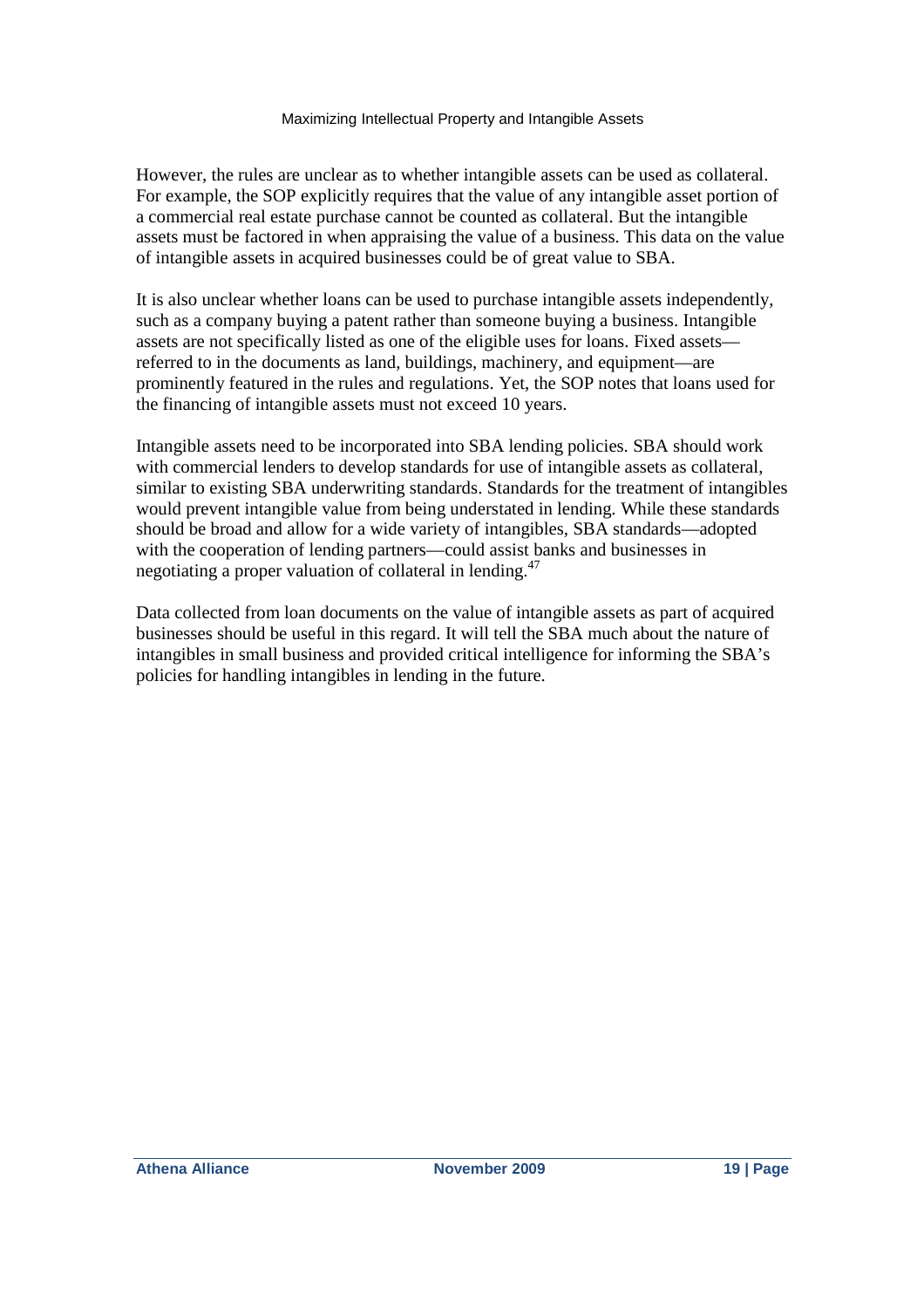# **Conclusion**

As we can see from these case studies, there is a place for intangible asset (IA) investments in the capital allocation process, even if it is not yet mature. IA-based finance will only develop if its valuations can compete with other asset classes, if it can rely on a variety of liquidation mechanisms, and if a number of mainstream financial firms get involved in this exciting market.

The maturation of this market will prove to be a valuable innovation in finance. Today's most promising companies are built on intangible assets. This new wave of business growth requires the finance community to develop the robust financial products to fund these companies. A market for IA-focused financial services is vital to foster continued innovation and economic growth.

The United States' effort to bring about an IA-based financial system lags compared with other countries. For example, the Department of Intellectual Property in Thailand has its own Intellectual Property Capitalization project that, as of early last year, had used intellectual property for loan collateral totaling more than 75 million baht (\$2.25 million).<sup>48</sup>

Likewise, in 2008, the People's Republic of China developed a special program to encourage IP-based finance. The government set out to invest in innovative industries but found that target companies lacked collateral to finance their loans. Seeing this, the Beijing IP Office provided 402.75 million yuan (\$59 million) from the Bank of Communications for 37 small and medium-sized technology companies, for so-called "IP pledge loans."<sup>49</sup>

"Intellectual property is intangible and people always believe that pledge loans involve risks," an official with the Beijing IP Office told *China IP Magazine*.<sup>50</sup> "But an IP pledge loan offers a way to solve the financial difficulties faced by small enterprises. Actually, it would be a good thing for both the bank and the enterprise as long as we can manage the risks and put money in companies with perfected IP rights."

While China is far from a free-market and business-innovation model, there is much to appreciate in the Chinese government's acknowledgment of this business problem.

It joins many others in recognizing that the nature of business and the assets of companies have changed: Much of our gross domestic product is intangible. The different quality and characteristics of the assets we produce have changed the very nature of business. Financial management must therefore be reimagined to value the intangible assets that will drive the innovations of the future and respond to the burgeoning demands of a changing market. Only then will our continued growth and prosperity be assured.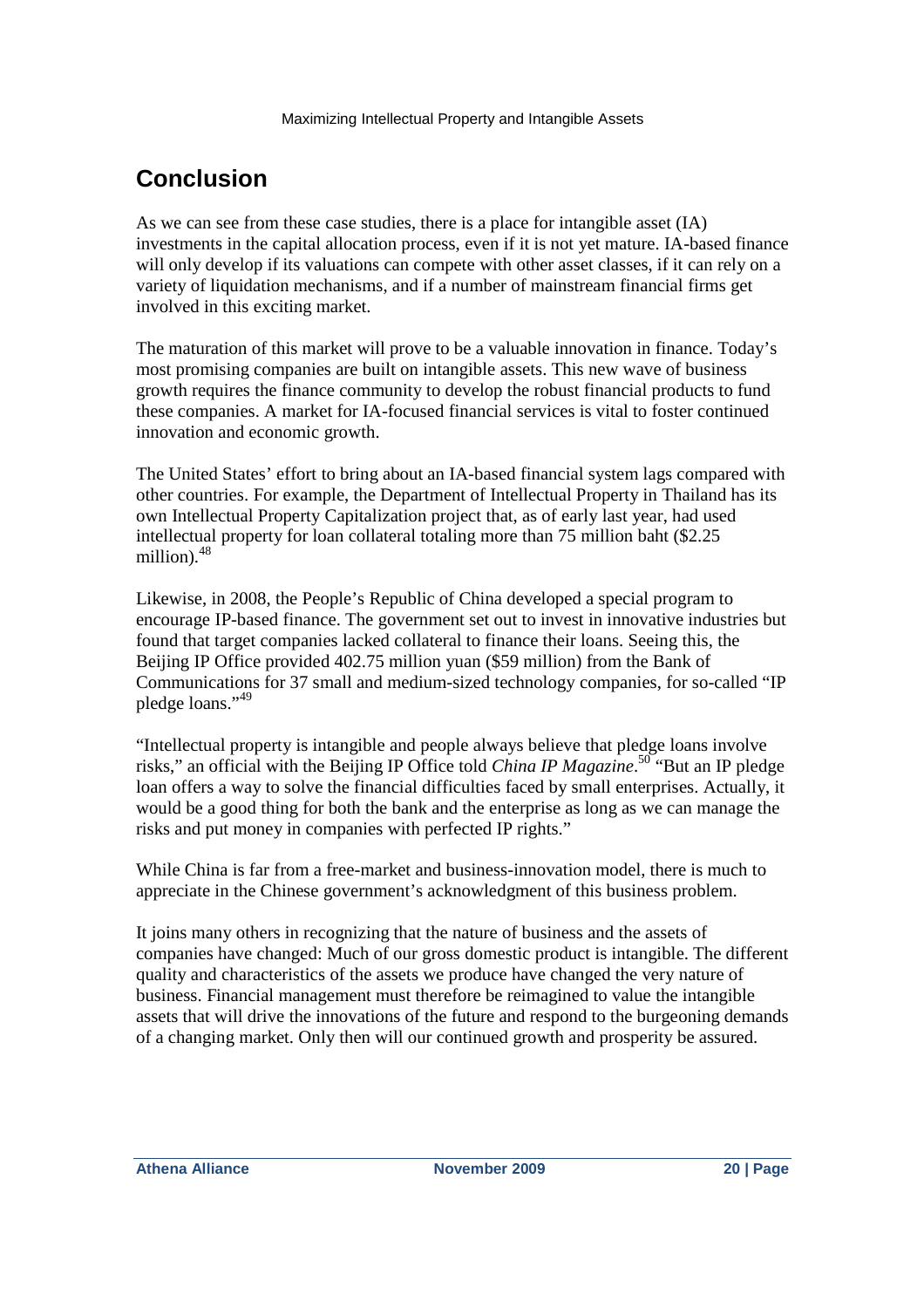# **Endnotes**

<sup>1</sup> R. Garland, "Venture Investment Quickens, But Still Down From '08," Venture Capital Dispatch Blog, July 17, 2009,

http://blogs.wsj.com/venturecapital/2009/07/17/venture-investment-quickens-but-stilldown-from-08 (accessed September 3, 2009).

 $2^2$  S. Kamiyama, J. Sheehan, and C. Martinez, "Valuation and Exploitation of Intellectual Property" (STI Working Paper 2006/5, Statistical Analysis of Science, Technology and Industry, Organisation for Economic Cooperation and Development, Paris, June 30, 2006), http://www.oecd.org/dataoecd/62/52/37031481.pdf.

<sup>3</sup> J. Wild, "Ocean Tomo Success Underlines the Growing Market for IP," Intangible Asset Magazine Blog, April 7, 2008, http://www.iam-

magazine.com/blog/detail.aspx?g=2988d4a2-edfb-4d6f-a401-

b01de13d1236&q=Ocean+Tomo+Success+Underlines+the+Growing+Market+for+IP#se arch=%22Ocean+Tomo+Success+Underlines+the+Growing+Market+for+IP%22 (accessed September 3, 2009).

<sup>4</sup> "Patent Infringement Insurance," Danish Patent and Trademark Office, http://int.dkpto.dk/ip-policy/selected-policy-areas/patent-litigation-insurance.aspx.

<sup>5</sup> J. S. Hillery, "Securitization of Intellectual Property: Recent Trends from the United States," Washington CORE consulting firm report, March 2004,

http://www.iip.or.jp/summary/pdf/WCORE2004s.pdf.

<sup>6</sup> G. Barnes, "Introduction to Business Valuation: Art or Science, It Is Seldom Precise," *The RMA Journal* 84 (2002): 84–85.

7 R. F. Reilly and R. P. Schweihs. *Valuing Intangible Assets* (New York: McGraw–Hill, 1999).

W. Anson, et al., *Fundamentals of Intellectual Property Valuation* (Chicago: American Bar Association, 2005).

8 T. Crowley, "Intellectual Property Valuation Standards," *Intellectual Property Today*  $(2007)$ .

 "Proposed new International Valuation Guideline Note No. 16, Valuation of Intangible Assets for IFRS Reporting Purposes," *International Valuation Standards Council,* April 30, 2009.

<sup>10</sup> "The 363 Group and IP Recovery to Liquidate Intellectual Property Assets for Bankrupt Retailer...," *Business Wire* press release, August 31, 2005,

http://www.allbusiness.com/company-activities-management/company-structuresownership/5051437-1.html.

<sup>11</sup> S. Rutberg, "IPI Offers Guarantees on Loans Secured by Intellectual Property," *The Secured Lender,* July/August 2004.

K. Bergelt and E. Meintzer, "IP Collaterisation in Perspective," *IP Finance,* October/November 2005.

<sup>12</sup> "Case Studies in Value Extraction," CONSOR Intellectual Asset Management, ipFrontline Enterprise IP Blog, July 14, 2009,

http://www.cafezine.com/depts/article.asp?id=23222&deptid=3&page=1 (accessed September 3, 2009).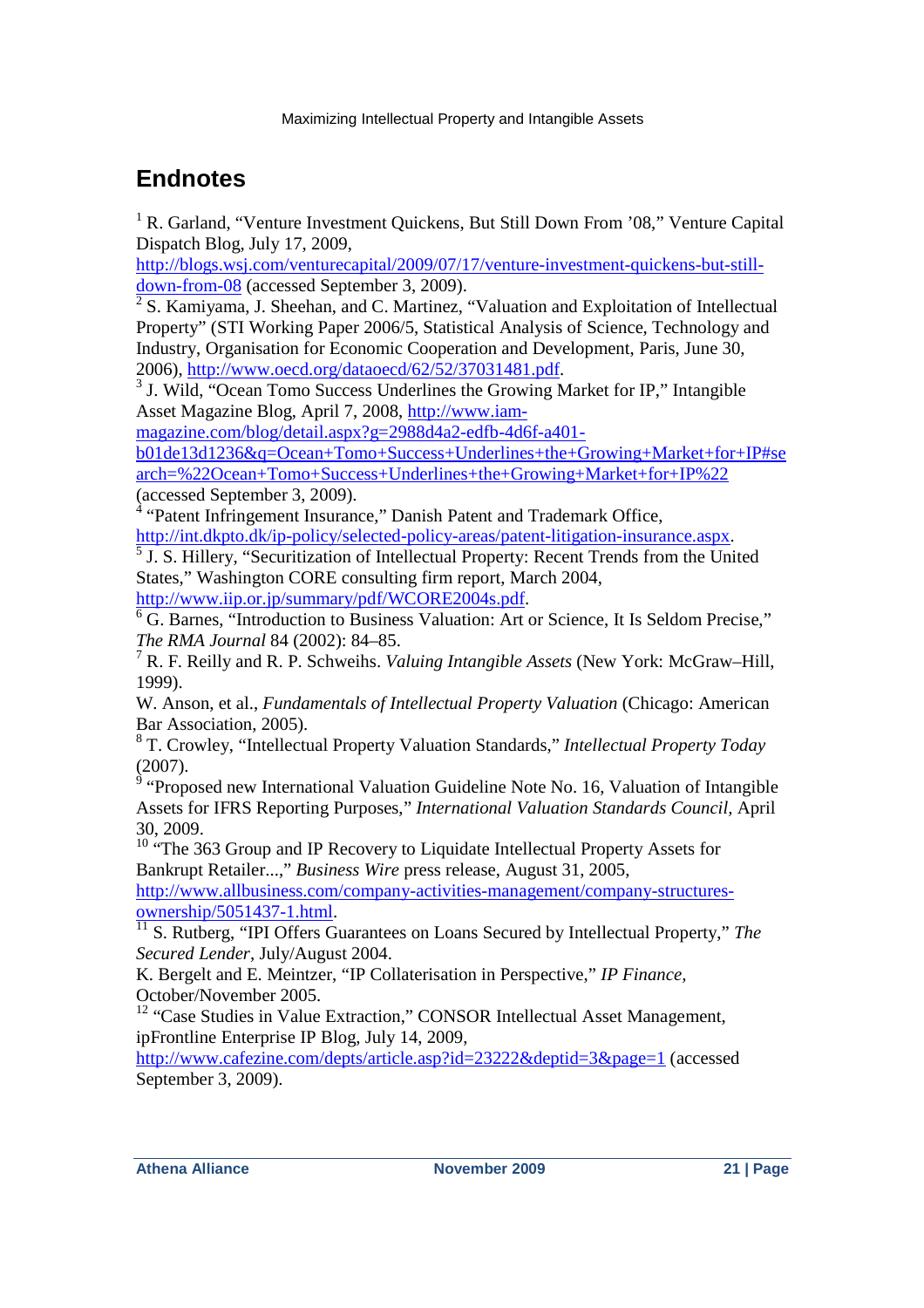<sup>13</sup> D. Martin and D. Drews, "Intellectual Property: Collateral for Securitization or Lending," *The Secured Lender,* July/August 2005.

<sup>14</sup> J. Hofmann, "Financing based on intellectual capital: Valuation and vehicles" (Deutsche Bank Research paper presented at the Conference on Intellectual Capital for Communities, World Bank, Paris, May 25, 2007), 15,

http://www.dbresearch.com/PROD/DBR\_INTERNET\_EN-

PROD/PROD0000000000211359.pdf.

J. Wild, "Mixed views on German patent investment funds," Intellectual Asset Management Blog, May 27, 2008, http://www.iam-

magazine.com/blog/Detail.aspx?g=7c6a5cd3-bd2c-4a63-a800-acb338ce39ae (accessed September 3, 2009).

<sup>15</sup> IgniteIP, http://www.igniteip.com.

<sup>16</sup> S. Nambisan and M. Sawhney, "A Buyer's Guide to the Innovation Bazaar," *Harvard Business Review Spotlight,* June 2007, http://hbr.harvardbusiness.org/2007/06/a-buyersguide-to-the-innovation-bazaar/ar/1.

<sup>17</sup> T. Taulli, "How Venture Debt Financing Works and How to Get it," *BusinessWeek*, September 19, 2008.

<sup>18</sup> "Firm Overview," Altitude Capital Partners, http://www.altitudecp.com/firm.html.

<sup>19</sup> "Altitude Capital Partners Invests in Intrinsity, Inc., An Innovative Design Technology Company," Altitude Capital Partners press release, February 4, 2008.

<sup>20</sup> "Altitude Capital Partners Completes First-Ever Dual Private Equity

Investment/Intellectual Property Investment in Deep Nines, Inc.," *Business Wire* press release, January 2007.

<sup>21</sup> "Investment Banking Services," New Light Capital,

http://www.newlightcapital.com/sections/invbank.php?over=true.

<sup>22</sup> R. Raysman and P. Brown, "Intellectual Property Issues in Asset-Based Lending," *New York Law Journal* (2008).

<sup>23</sup> S. van Dulken, *Inventing the 19th Century* (New York: New York University Press, 2001), 86.

This transaction led to a major patent law case, *Waterman v. Mackenzie*, 138 U.S. 255 (1891), where the Supreme Court ruled that a licensee without title cannot sue for infringement.

W. J. Murphy, "A Proposal for a Centralized and Integrated Registry for Security Interest in Intellectual Property," *IDEA: The Journal of Law and Technology* 41, nos. 3 & 4 (2002): 561–562, http://www.idea.piercelaw.edu/articles/41/41\_3- 4/Appendices/19.Appendix.pdf.

<sup>24</sup> "Paradox Capital Partners Closes IP-Based Financing for the Leader in Innovative Home Storage Solutions," Paradox Capital Partners press release, August 1, 2008. <sup>25</sup> "Transactions," New Stream Capital,

http://www.newstreamcapital.com/transactions.html.

 $\frac{26}{3}$  S. Seldon, D. Probert, and T. Minshall, "Case Study: Cambridge Display Technology Limited," *University of Cambridge Centre for Technology Management,* January 20, 2005,

http://www.ifm.eng.cam.ac.uk/ctm/research/projects/documents/CDTCaseStudyv4.pdf.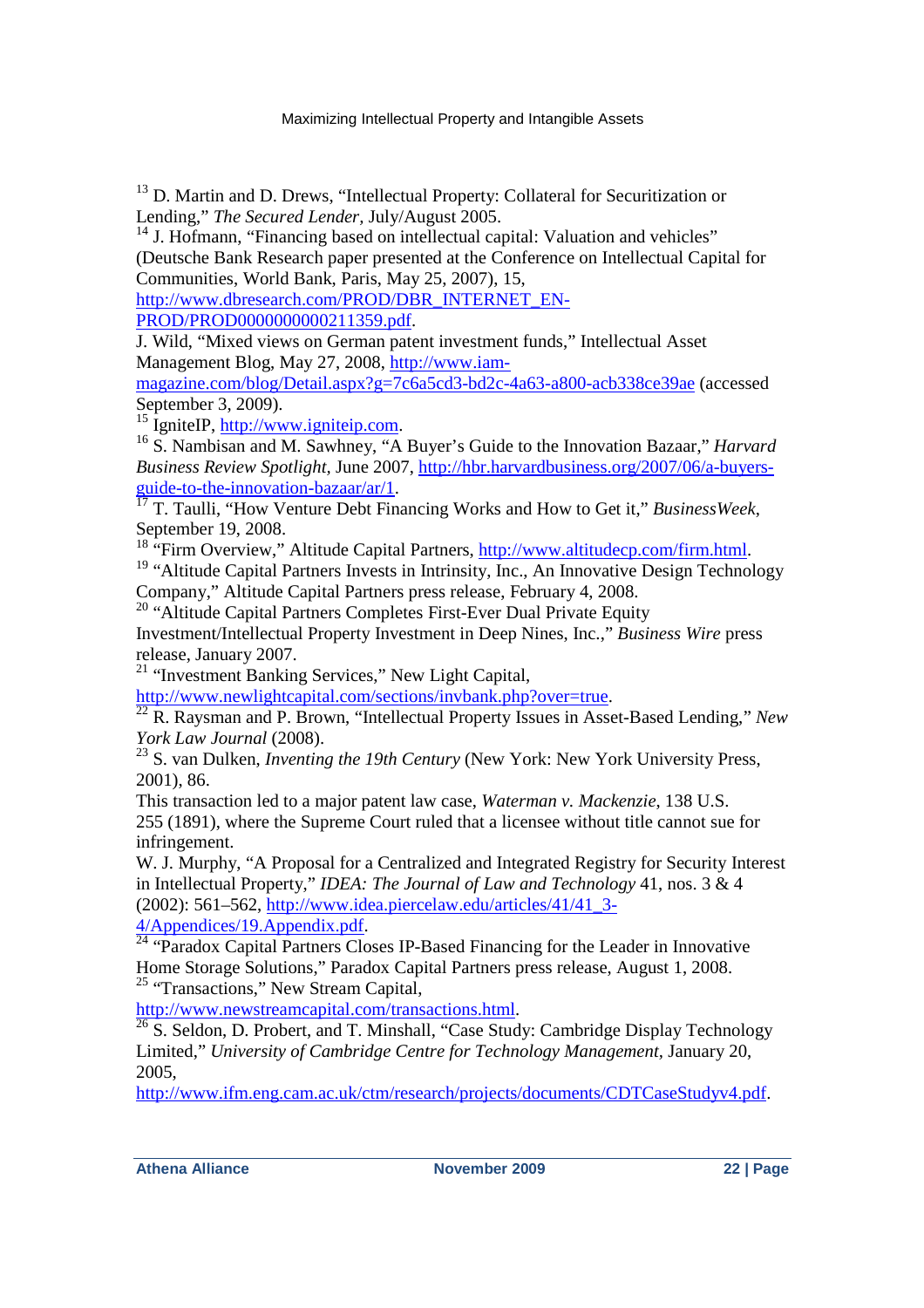<sup>27</sup> K. Bergelt and E. Meintzer, "IP Collaterisation in Perspective," *IP Finance,* October/November 2005.

<sup>28</sup> S. Rutberg, "IPI Offers Guarantees on Loans Secured by Intellectual Property," *The Secured Lender,* July/August 2004.

<sup>29</sup> S. Whitwell, "Asset Converters," *Financial Director*, September 26, 2007, http://www.intangiblebusiness.com/Brand-services/Banking-services/Press-

coverage/Asset-Converters~920.html (posted at IntangibleBusiness.com and accessed September 3, 2009).

<sup>30</sup> "Case study: KBC," IntangibleBusiness.com, undated,

http://www.intangiblebusiness.com/Brand-services/Banking-services/Clients-casestudies~67/KBC~1120.html (accessed September 3, 2009).

<sup>31</sup> J. Jung and J. Tamisiea, "Intelligent Risk-Taking," *The Deal Magazine,* June 15, 2009.

<sup>32</sup> D. Martin and D. C. Drews, "Intellectual Property Valuation: Context is Critical," *The Secured Lender,* September/October 2005.

<sup>33</sup> "XOMA Receives \$17 Million for Anti-CD20 Antibody Patents and Related Rights and \$10 Million from Genentech for 1998 hu1124 Program," XOMA press release, January 8, 1998.

<sup>34</sup> Collaboration Agreement Genentech/XOMA, posted at TechAgreements, http://www.techagreements.com/agreement-

preview.aspx?num=50777&title=Genentech%20/%20XOMA%20-

%20Collaboration%20Agreement, April 22, 1996 (accessed September 3, 2009). <sup>35</sup> Royalty Pharma, "CASE STUDIES, Xoma,"

http://www.royaltypharma.com/casestudies/corporate/cs-xoma.html, 2005 (accessed September 3, 2009).

<sup>36</sup> J. Kraws, XOMA Ltd. (XOMA–NASDAO): Third Quarter 2006 Financial Results and Business Update, December 12, 2006 (abstract posted on ResearchConnect.com and accessed September 3, 2009).

<sup>37</sup> "XOMA Refinances Royalty-Based Loan Facility for \$55 Million," *Reuters,* May 12, 2008.

<sup>38</sup> R. Leuty, "XOMA Loan May Suffer Raptiva Side Effects," *San Francisco Business Times,* March 12, 2009.

<sup>39</sup> J. Jung and J. Tamisiea, "Intelligent Risk-Taking," *The Deal Magazine*, June 15, 2009. <sup>40</sup> "Dyax Amends Loan Agreement with Cowen Healthcare Royalty Partners for an

Additional \$15 Million," TradingMarkets.com, March 18, 2009,

http://www.tradingmarkets.com/.site/news/Stock%20News/2228850 (accessed September 3, 2009).

<sup>41</sup> "Smithfield Foods Secures New Credit Line, Completes \$625 Million Senior Secured Notes Offering and Replaces Term Loan," *PR Newswire* press release, July 2, 2009.

 $42$  Fitch Ratings, Toys 'R' Us, June 29, 2009.

<sup>43</sup> Fitch Ratings, Toys 'R' Us, June 29, 2009.

<sup>44</sup> H. Mustoe, "Cash Strapped Small-Cap Technology Companies Hold Patent Sales," *Bloomberg*, January 14, 2009.